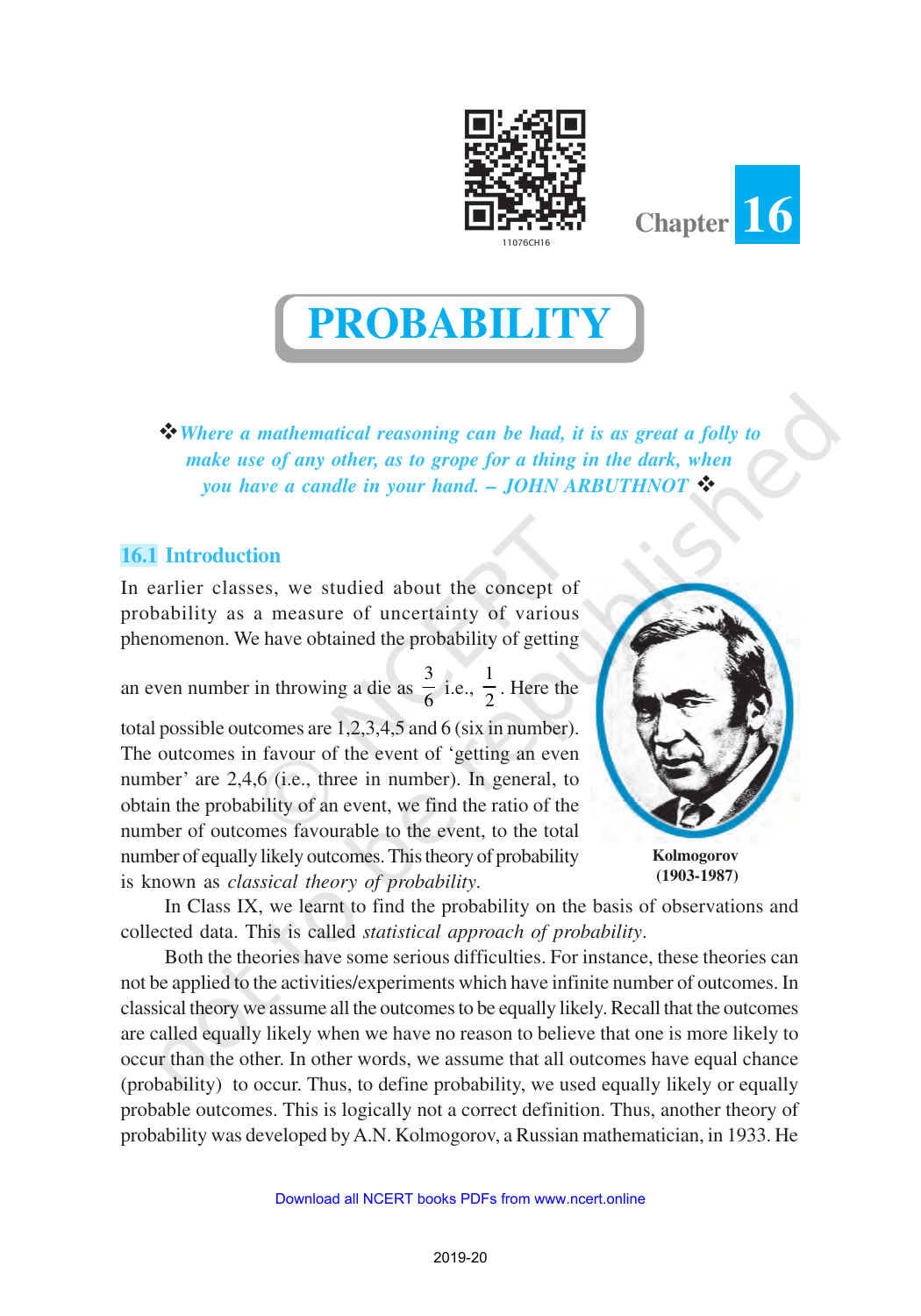laid down some axioms to interpret probability, in his book 'Foundation of Probability' published in 1933. In this Chapter, we will study about this approach called *axiomatic approach of probability*. To understand this approach we must know about few basic terms viz. random experiment, sample space, events, etc. Let us learn about these all, in what follows next.

## **16.2 Random Experiments**

In our day to day life, we perform many activities which have a fixed result no matter any number of times they are repeated. For example given any triangle, without knowing the three angles, we can definitely say that the sum of measure of angles is 180°.

We also perform many experimental activities, where the result may not be same, when they are repeated under identical conditions. For example, when a coin is tossed it may turn up a head or a tail, but we are not sure which one of these results will actually be obtained. Such experiments are called *random experiments*.

An experiment is called random experiment if it satisfies the following two conditions:

- (i) It has more than one possible outcome.
- (ii) It is not possible to predict the outcome in advance.

Check whether the experiment of tossing a die is random or not?

In this chapter, we shall refer the random experiment by experiment only unless stated otherwise.

**16.2.1** *Outcomes and sample space* A possible result of a random experiment is called its *outcome*.

Consider the experiment of rolling a die. The outcomes of this experiment are 1, 2, 3, 4, 5, or 6, if we are interested in the number of dots on the upper face of the die.

The set of outcomes {1, 2, 3, 4, 5, 6} is called the *sample space of the experiment*. Thus, the set of all possible outcomes of a random experiment is called the *sample space* associated with the experiment. Sample space is denoted by the symbol S.

Each element of the sample space is called a *sample point*. In other words, each outcome of the random experiment is also called *sample point*.

Let us now consider some examples.

**Example 1** Two coins (a one rupee coin and a two rupee coin) are tossed once. Find a sample space.

**Solution** Clearly the coins are distinguishable in the sense that we can speak of the first coin and the second coin. Since either coin can turn up Head (H) or Tail(T), the possible outcomes may be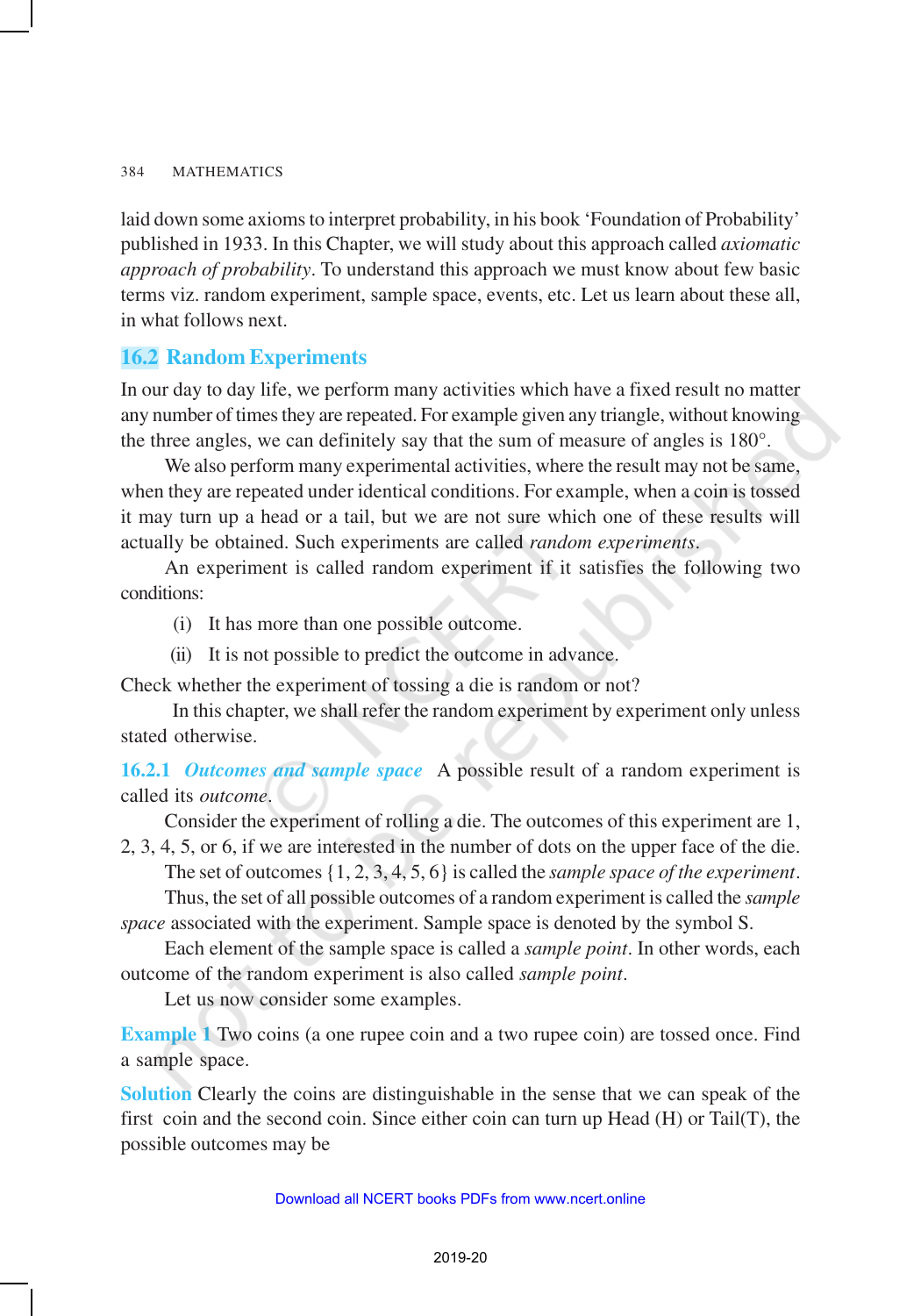Heads on both coins  $= (H,H) = HH$ Head on first coin and Tail on the other  $= (H,T) = HT$ Tail on first coin and Head on the other  $= (T,H) = TH$ Tail on both coins  $= (T,T) = TT$ Thus, the sample space is  $S = \{HH, HT, TH, TT\}$ 

**Analysis The outcomes of this experiment are ordered pairs of H and T. For the** sake of simplicity the commas are omitted from the ordered pairs.

**Example 2** Find the sample space associated with the experiment of rolling a pair of dice (one is blue and the other red) once. Also, find the number of elements of this sample space.

**Solution** Suppose 1 appears on blue die and 2 on the red die. We denote this outcome by an ordered pair (1,2). Similarly, if '3' appears on blue die and '5' on red, the outcome is denoted by the ordered pair (3,5).

In general each outcome can be denoted by the ordered pair  $(x, y)$ , where *x* is the number appeared on the blue die and *y* is the number appeared on the red die. Therefore, this sample space is given by

 $S = \{(x, y): x \text{ is the number on the blue die and } y \text{ is the number on the red die}\}.$ The number of elements of this sample space is  $6 \times 6 = 36$  and the sample space is given below:

> $\{(1,1), (1,2), (1,3), (1,4), (1,5), (1,6), (2,1), (2,2), (2,3), (2,4), (2,5), (2,6)\}$  $(3,1), (3,2), (3,3), (3,4), (3,5), (3,6), (4,1), (4,2), (4,3), (4,4), (4,5), (4,6)$  $(5,1), (5,2), (5,3), (5,4), (5,5), (5,6), (6,1), (6,2), (6,3), (6,4), (6,5), (6,6)$

**Example 3** In each of the following experiments specify appropriate sample space

- (i) A boy has a 1 rupee coin, a 2 rupee coin and a 5 rupee coin in his pocket. He takes out two coins out of his pocket, one after the other.
- (ii) A person is noting down the number of accidents along a busy highway during a year.

**Solution** (i) Let Q denote a 1 rupee coin, H denotes a 2 rupee coin and R denotes a 5 rupee coin. The first coin he takes out of his pocket may be any one of the three coins Q, H or R. Corresponding to Q, the second draw may be H or R. So the result of two draws may be QH or QR. Similarly, corresponding to H, the second draw may be Q or R.

Therefore, the outcomes may be HQ or HR. Lastly, corresponding to R, the second draw may be H or Q.

So, the outcomes may be RH or RQ.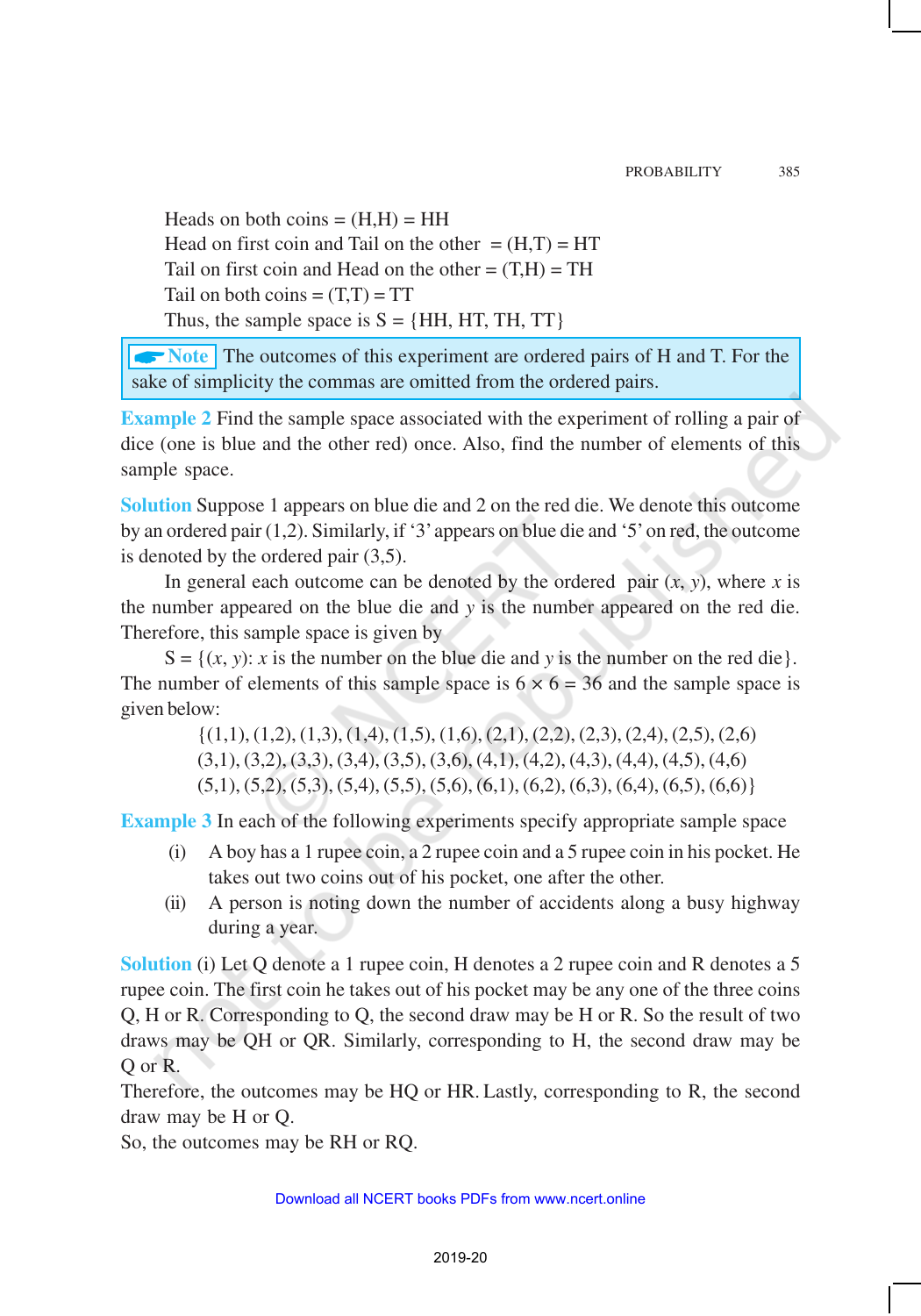Thus, the sample space is  $S = \{OH, OR, HO, HR, RH, RO\}$ 

(ii) The number of accidents along a busy highway during the year of observation can be either 0 (for no accident ) or 1 or 2, or some other positive integer.

Thus, a sample space associated with this experiment is  $S = \{0,1,2,...\}$ 

**Example 4** A coin is tossed. If it shows head, we draw a ball from a bag consisting of 3 blue and 4 white balls; if it shows tail we throw a die. Describe the sample space of this experiment.

**Solution** Let us denote blue balls by  $B_1$ ,  $B_2$ ,  $B_3$  and the white balls by  $W_1$ ,  $W_2$ ,  $W_3$ ,  $W_4$ . Then a sample space of the experiment is

 $S = \{HB_1, HB_2, HB_3, HW_1, HW_2, HW_3, HW_4, T1, T2, T3, T4, T5, T6\}.$ 

Here  $HB_i$  means head on the coin and ball  $B_i$  is drawn,  $HW_i$  means head on the coin and ball W*<sup>i</sup>* is drawn. Similarly, T*i* means tail on the coin and the number *i* on the die.

**Example 5** Consider the experiment in which a coin is tossed repeatedly until a head comes up. Describe the sample space.

**Solution** In the experiment head may come up on the first toss, or the 2nd toss, or the 3rd toss and so on till head is obtained.Hence, the desired sample space is

S= {H, TH, TTH, TTTH, TTTTH,...}

## **EXERCISE 16.1**

In each of the following Exercises 1 to 7, describe the sample space for the indicated experiment.

- **1.** A coin is tossed three times.
- **2.** A die is thrown two times.
- **3.** A coin is tossed four times.
- **4.** A coin is tossed and a die is thrown.
- **5.** A coin is tossed and then a die is rolled only in case a head is shown on the coin.
- **6.** 2 boys and 2 girls are in Room X, and 1 boy and 3 girls in Room Y. Specify the sample space for the experiment in which a room is selected and then a person.
- **7.** One die of red colour, one of white colour and one of blue colour are placed in a bag. One die is selected at random and rolled, its colour and the number on its uppermost face is noted. Describe the sample space.
- **8.** An experiment consists of recording boy–girl composition of families with 2 children.
	- (i) What is the sample space if we are interested in knowing whether it is a boy or girl in the order of their births?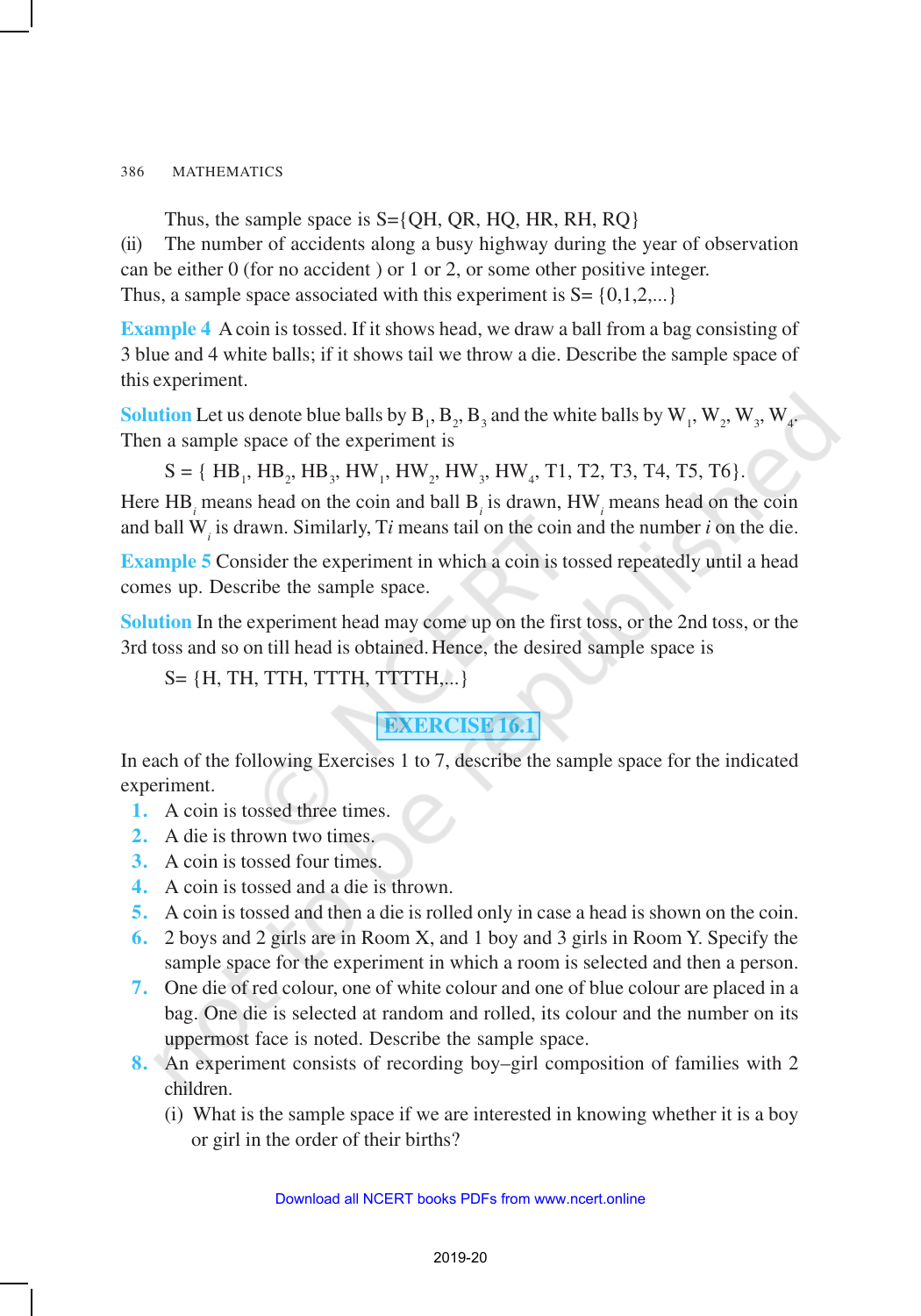- (ii) What is the sample space if we are interested in the number of girls in the family?
- **9.** A box contains 1 red and 3 identical white balls. Two balls are drawn at random in succession without replacement. Write the sample space for this experiment.
- **10.** An experiment consists of tossing a coin and then throwing it second time if a head occurs. If a tail occurs on the first toss, then a die is rolled once. Find the sample space.
- **11.** Suppose 3 bulbs are selected at random from a lot. Each bulb is tested and classified as defective  $(D)$  or non – defective $(N)$ . Write the sample space of this experiment.
- **12.** A coin is tossed. If the out come is a head, a die is thrown. If the die shows up an even number, the die is thrown again. What is the sample space for the experiment?
- **13.** The numbers 1, 2, 3 and 4 are written separatly on four slips of paper. The slips are put in a box and mixed thoroughly. A person draws two slips from the box, one after the other, without replacement. Describe the sample space for the experiment.
- **14.** An experiment consists of rolling a die and then tossing a coin once if the number on the die is even. If the number on the die is odd, the coin is tossed twice. Write the sample space for this experiment.
- **15.** A coin is tossed. If it shows a tail, we draw a ball from a box which contains 2 red and 3 black balls. If it shows head, we throw a die. Find the sample space for this experiment.
- **16.** A die is thrown repeatedly untill a six comes up. What is the sample space for this experiment?

## **16.3 Event**

We have studied about random experiment and sample space associated with an experiment. The sample space serves as an universal set for all questions concerned with the experiment.

Consider the experiment of tossing a coin two times. An associated sample space is  $S = \{HH, HT, TH, TT\}$ .

Now suppose that we are interested in those outcomes which correspond to the occurrence of exactly one head. We find that HT and TH are the only elements of S corresponding to the occurrence of this happening (event). These two elements form the set  $E = \{ HT, TH \}$ 

We know that the set E is a subset of the sample space S. Similarly, we find the following correspondence between events and subsets of S.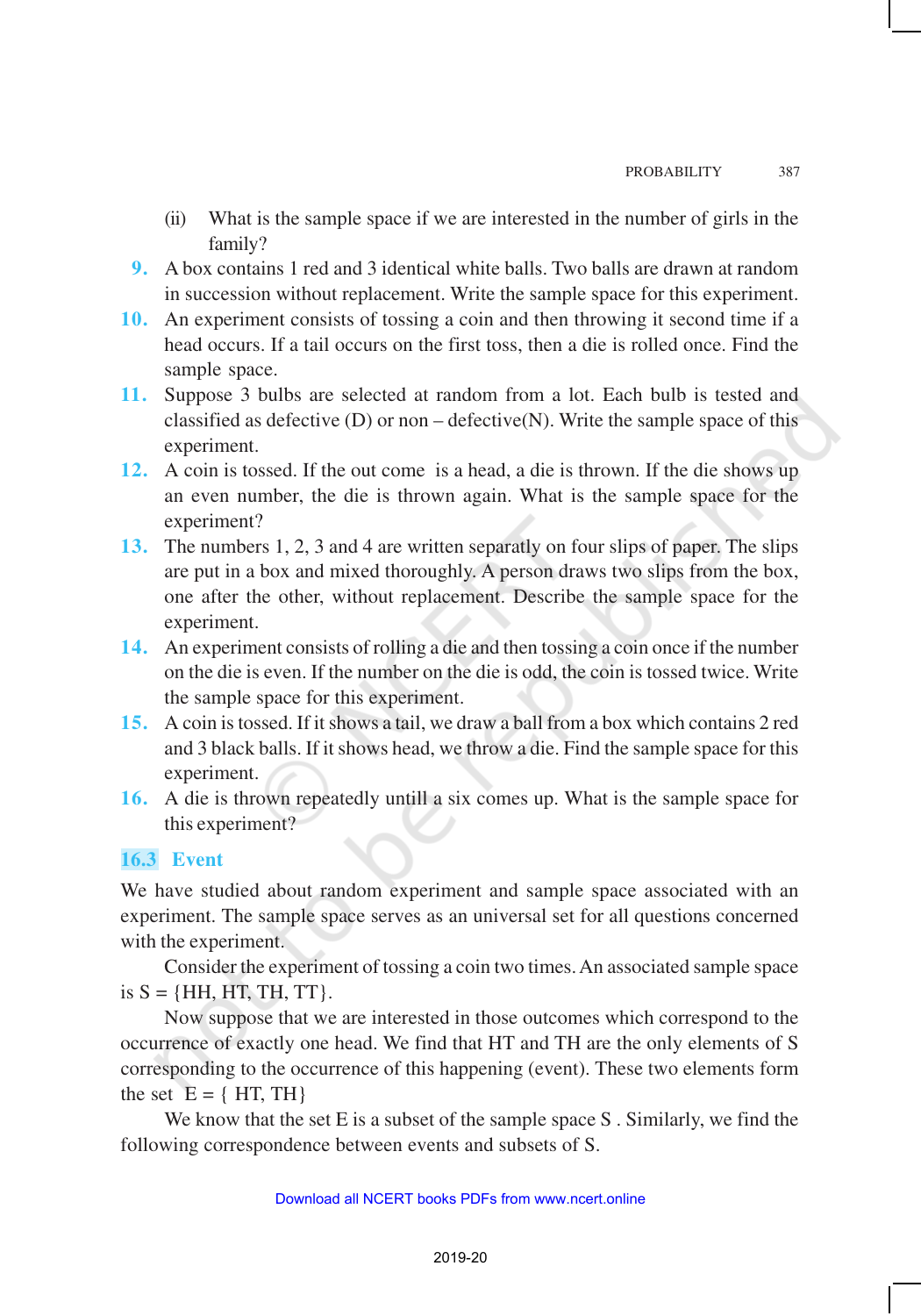| Description of events            | Corresponding subset of 'S' |
|----------------------------------|-----------------------------|
| Number of tails is exactly 2     | $A = \{TT\}$                |
| Number of tails is at least one. | $B = \{HT, TH, TT\}$        |
| Number of heads is atmost one.   | $C = \{HT, TH, TT\}$        |
| Second toss is not head          | $D = \{ HT, TT \}$          |
| Number of tails is atmost two    | $S = \{HH, HT, TH, TT\}$    |
| Number of tails is more than two | $\mathbb O$                 |

The above discussion suggests that a subset of sample space is associated with an event and an event is associated with a subset of sample space. In the light of this we define an event as follows.

**Definition** Any subset E of a sample space S is called *an event*.

**16.3.1** *Occurrence of an event* Consider the experiment of throwing a die. Let E denotes the event " a number less than 4 appears". If actually '1' had appeared on the die then we say that event E has occurred. As a matter of fact if outcomes are 2 or 3, we say that event E has occurred

Thus, the event E of a sample space S is said to have occurred if the outcome ω of the experiment is such that ω ∈ E. If the outcome ω is such that ω ∉ E, we say that the event E has not occurred.

**16.3.2** *Types of events* Events can be classified into various types on the basis of the elements they have.

**1. Impossible and Sure Events** The empty set φ and the sample space S describe events. In fact φ is called an *impossible event* and S, i.e., the whole sample space is called the *sure event*.

To understand these let us consider the experiment of rolling a die. The associated sample space is

$$
S = \{1, 2, 3, 4, 5, 6\}
$$

Let E be the event " the number appears on the die is a multiple of 7". Can you write the subset associated with the event E?

Clearly no outcome satisfies the condition given in the event, i.e., no element of the sample space ensures the occurrence of the event E. Thus, we say that the empty set only correspond to the event E. In other words we can say that it is impossible to have a multiple of 7 on the upper face of the die. Thus, the event  $E = \phi$  is an impossible event.

Now let us take up another event F "the number turns up is odd or even". Clearly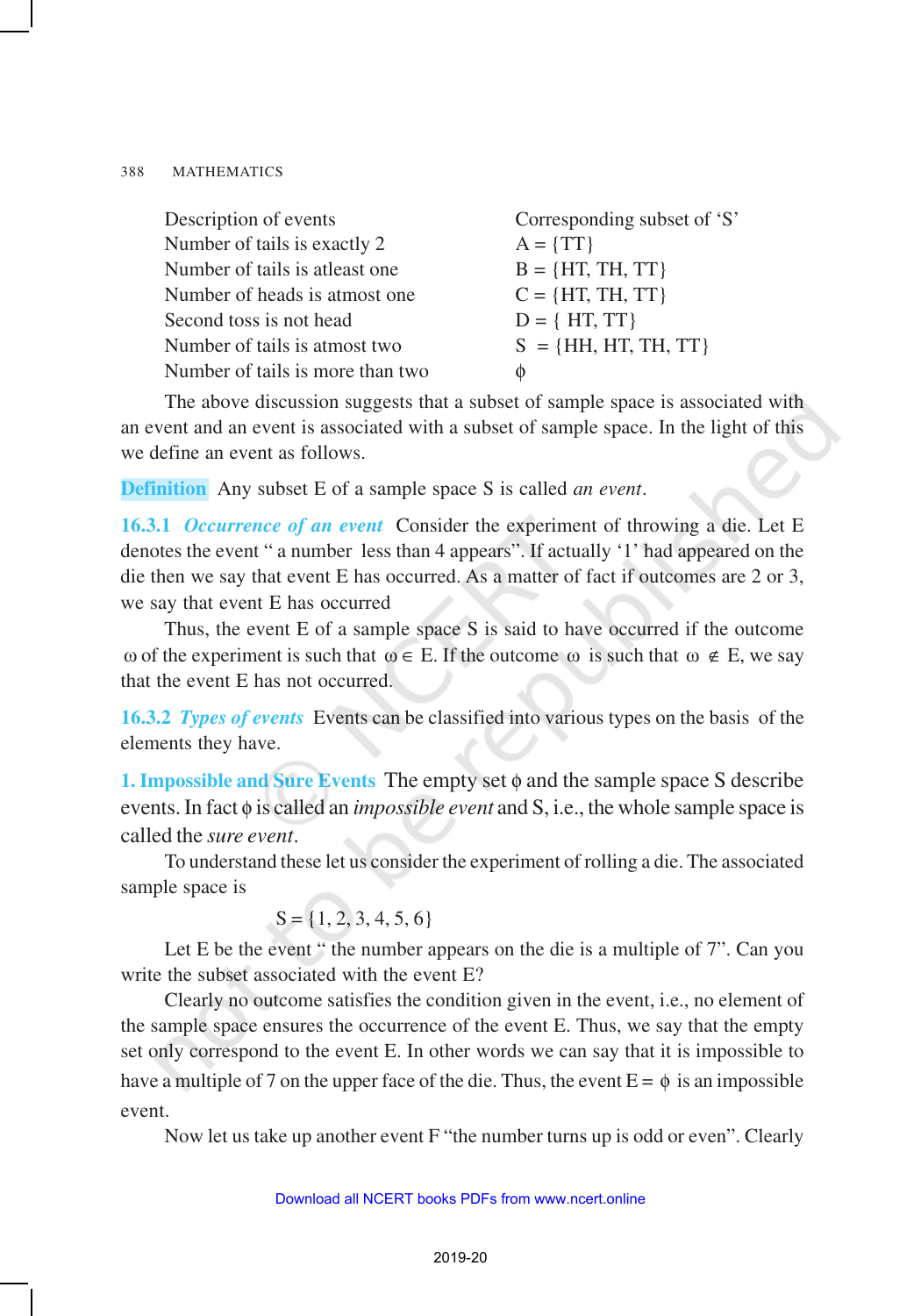$F = \{1, 2, 3, 4, 5, 6\} = S$ , i.e., all outcomes of the experiment ensure the occurrence of the event F. Thus, the event  $F = S$  is a sure event.

**2. Simple Event** If an event E has only one sample point of a sample space, it is called a *simple* (or *elementary*) *event*.

In a sample space containing *n* distinct elements, there are exactly *n* simple events.

For example in the experiment of tossing two coins, a sample space is

 $S = \{HH, HT, TH, TT\}$ 

There are four simple events corresponding to this sample space. These are  $E_1 = \{HH\}, E_2 = \{HT\}, E_3 = \{TH\}$  and  $E_4 = \{TT\}.$ 

**3. Compound Event** If an event has more than one sample point, it is called a *Compound event*.

For example, in the experiment of "tossing a coin thrice" the events

E: 'Exactly one head appeared'

F: 'Atleast one head appeared'

G: 'Atmost one head appeared' etc.

are all compound events. The subsets of S associated with these events are

 $E = \{HTT, THT, TTH\}$ 

F={HTT,THT, TTH, HHT, HTH, THH, HHH}

G= {TTT, THT, HTT, TTH}

Each of the above subsets contain more than one sample point, hence they are all compound events.

**16.3.3** *Algebra of events* In the Chapter on Sets, we have studied about different ways of combining two or more sets, viz, union, intersection, difference, complement of a set etc. Like-wise we can combine two or more events by using the analogous set notations.

Let A, B, C be events associated with an experiment whose sample space is S.

**1. Complementary Event** For every event A, there corresponds another event

A′ called the complementary event to A. It is also called the *event 'not* A'.

For example, take the experiment 'of tossing three coins'. An associated sample space is

 $S = \{HHH, HHT, HTH, THH, HTT, THT, TTH, TTT\}$ 

Let A={HTH, HHT, THH} be the event 'only one tail appears'

Clearly for the outcome HTT, the event A has not occurred. But we may say that the event 'not A' has occurred. Thus, with every outcome which is not in A, we say that 'not A' occurs.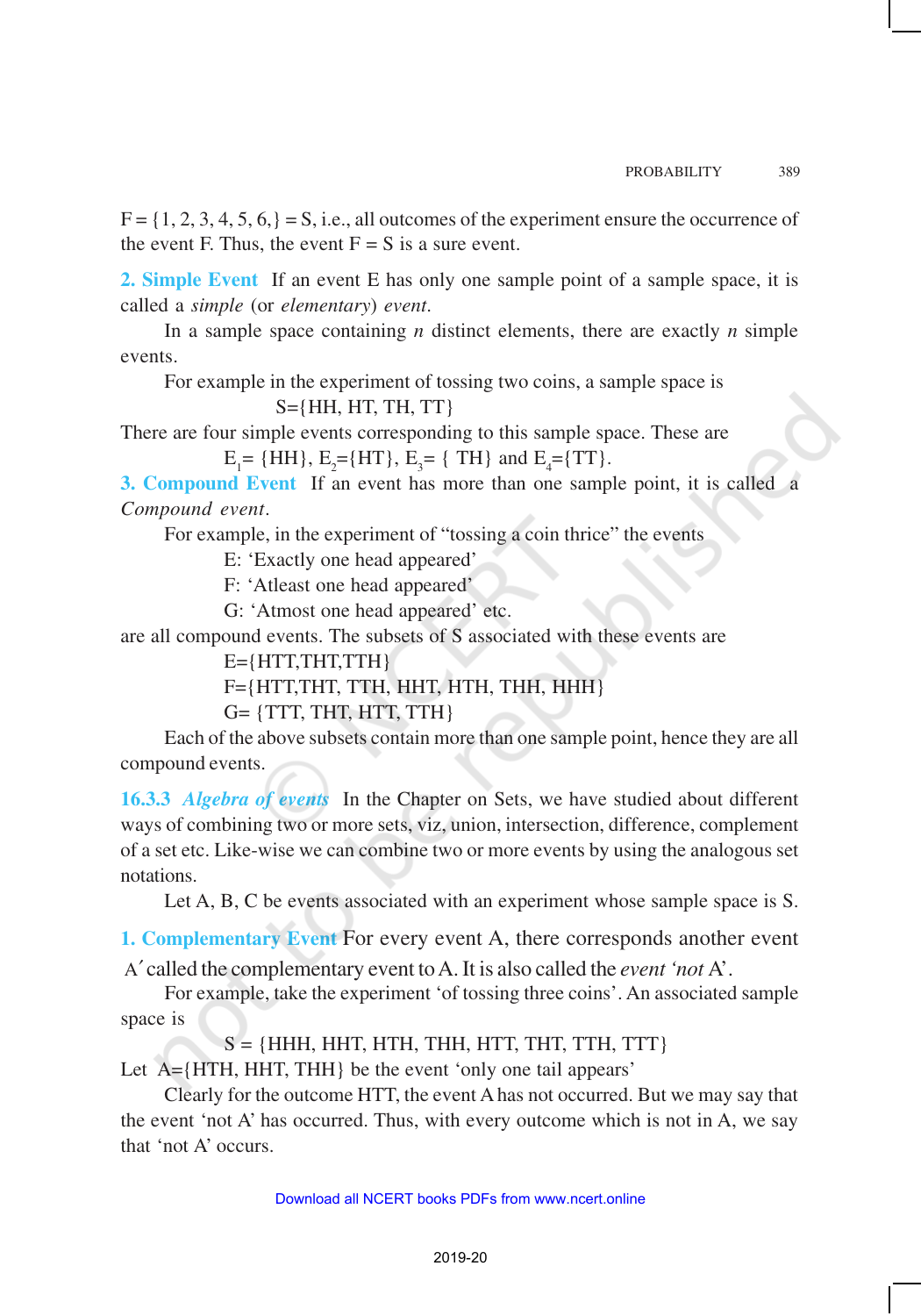Thus the complementary event 'not A' to the event A is

 $A' = \{HHH, HTT, THT, TTH, TTT\}$ 

or 
$$
A' = \{ \omega : \omega \in S \text{ and } \omega \notin A \} = S - A.
$$

**2. The Event 'A or B'** Recall that union of two sets A and B denoted by A ∪ B contains all those elements which are either in A or in B or in both.

When the sets A and B are two events associated with a sample space, then 'A ∪ B' is the event 'either A or B or both'. This event 'A∪ B' is also called 'A or B'.

Therefore Event 'A or  $B' = A \cup B$ 

 $= \{ \omega : \omega \in A \text{ or } \omega \in B \}$ 

**3. The Event 'A and B'** We know that intersection of two sets A ∩ B is the set of those elements which are common to both A and B. i.e., which belong to both 'A and B'.

If A and B are two events, then the set  $A \cap B$  denotes the event 'A and B'. Thus,  $A \cap B = \{ \omega : \omega \in A \text{ and } \omega \in B \}$ 

For example, in the experiment of 'throwing a die twice' Let A be the event 'score on the first throw is six' and B is the event 'sum of two scores is atleast 11' then

 $A = \{(6,1), (6,2), (6,3), (6,4), (6,5), (6,6)\}$ , and  $B = \{(5,6), (6,5), (6,6)\}$ so  $A \cap B = \{(6,5), (6,6)\}\$ 

Note that the set A ∩ B = {(6,5), (6,6)} may represent the event 'the score on the first throw is six and the sum of the scores is atleast 11'.

**4. The Event 'A but not B'** We know that A–B is the set of all those elements which are in A but not in B. Therefore, the set A–B may denote the event 'A but not B'.We know that

 $A - B = A \cap B'$ 

**Example 6** Consider the experiment of rolling a die. Let A be the event 'getting a prime number', B be the event 'getting an odd number'. Write the sets representing the events (i) Aor B (ii) A and B (iii) A but not B (iv) 'not A'.

**Solution** Here  $S = \{1, 2, 3, 4, 5, 6\}, A = \{2, 3, 5\}$  and  $B = \{1, 3, 5\}$ 

**Obviously** 

- (i) 'A or B' =  $A \cup B = \{1, 2, 3, 5\}$
- (ii) 'A and B' = A  $\cap$  B = {3,5}
- (iii) 'A but not B' =  $A B = \{2\}$
- (iv) 'not  $A' = A' = \{1,4,6\}$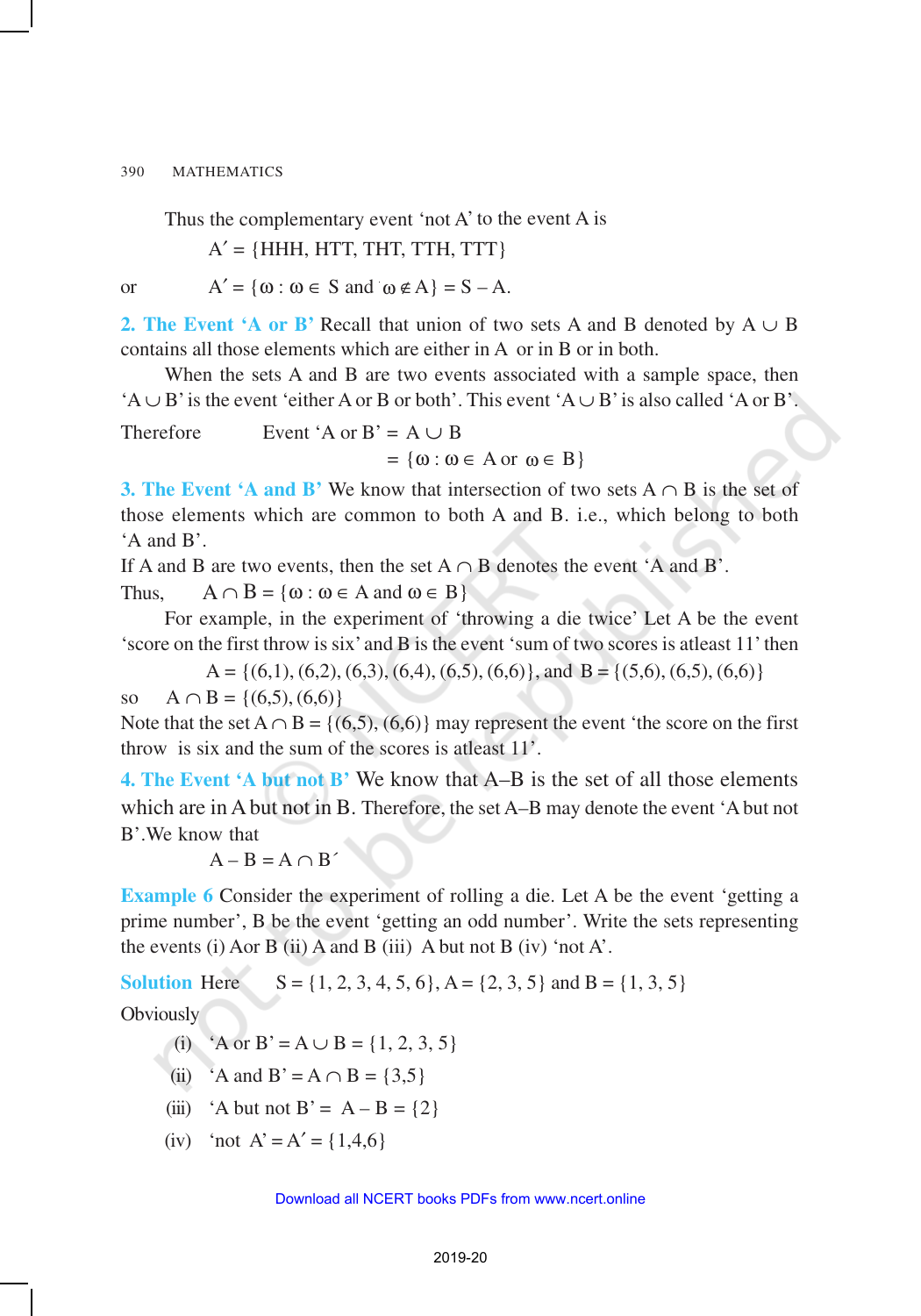**16.3.4** *Mutually exclusive events* In the experiment of rolling a die, a sample space is  $S = \{1, 2, 3, 4, 5, 6\}$ . Consider events, A 'an odd number appears' and B 'an even number appears'

Clearly the event A excludes the event B and vice versa. In other words, there is no outcome which ensures the occurrence of events A and B simultaneously. Here

 $A = \{1, 3, 5\}$  and  $B = \{2, 4, 6\}$ 

Clearly  $A \cap B = \emptyset$ , i.e., A and B are disjoint sets.

In general, two events A and B are called *mutually exclusive* events if the occurrence of any one of them excludes the occurrence of the other event, i.e., if they can not occur simultaneously. In this case the sets A and B are disjoint.

Again in the experiment of rolling a die, consider the events A 'an odd number appears' and event B 'a number less than 4 appears'

Obviously  $A = \{1, 3, 5\}$  and  $B = \{1, 2, 3\}$ 

Now  $3 \in A$  as well as  $3 \in B$ 

Therefore, A and B are not mutually exclusive events.

*Remark* Simple events of a sample space are always mutually exclusive.

**16.3.5** *Exhaustive events* Consider the experiment of throwing a die. We have  $S = \{1, 2, 3, 4, 5, 6\}$ . Let us define the following events

A: 'a number less than 4 appears',

B: 'a number greater than 2 but less than 5 appears'

and C: 'a number greater than 4 appears'.

Then  $A = \{1, 2, 3\}, B = \{3, 4\}$  and  $C = \{5, 6\}.$  We observe that

 $A \cup B \cup C = \{1, 2, 3\} \cup \{3, 4\} \cup \{5, 6\} = S.$ 

Such events A, B and C are called exhaustive events. In general, if  $E_1, E_2, ..., E_n$  are *n* events of a sample space S and if

$$
E_1 \cup E_2 \cup E_3 \cup \ldots \cup E_n = \bigcup_{i=1}^n E_i = S
$$

then  $E_1, E_2, \dots, E_n$  are called *exhaustive events*. In other words, events  $E_1, E_2, \dots, E_n$ are said to be exhaustive if atleast one of them necessarily occurs whenever the experiment is performed.

Further, if  $E_i \cap E_j = \emptyset$  for  $i \neq j$  i.e., events  $E_i$  and  $E_j$  are pairwise disjoint and  $\bigcup_{i=1}$   $E_i$  =  $\overline{S}$ *n*  $\bigcup_{i=1}^{\infty}$  E<sub>i</sub> = S, then events E<sub>1</sub>, E<sub>2</sub>, ..., E<sub>n</sub> are called *mutually exclusive and exhaustive events*.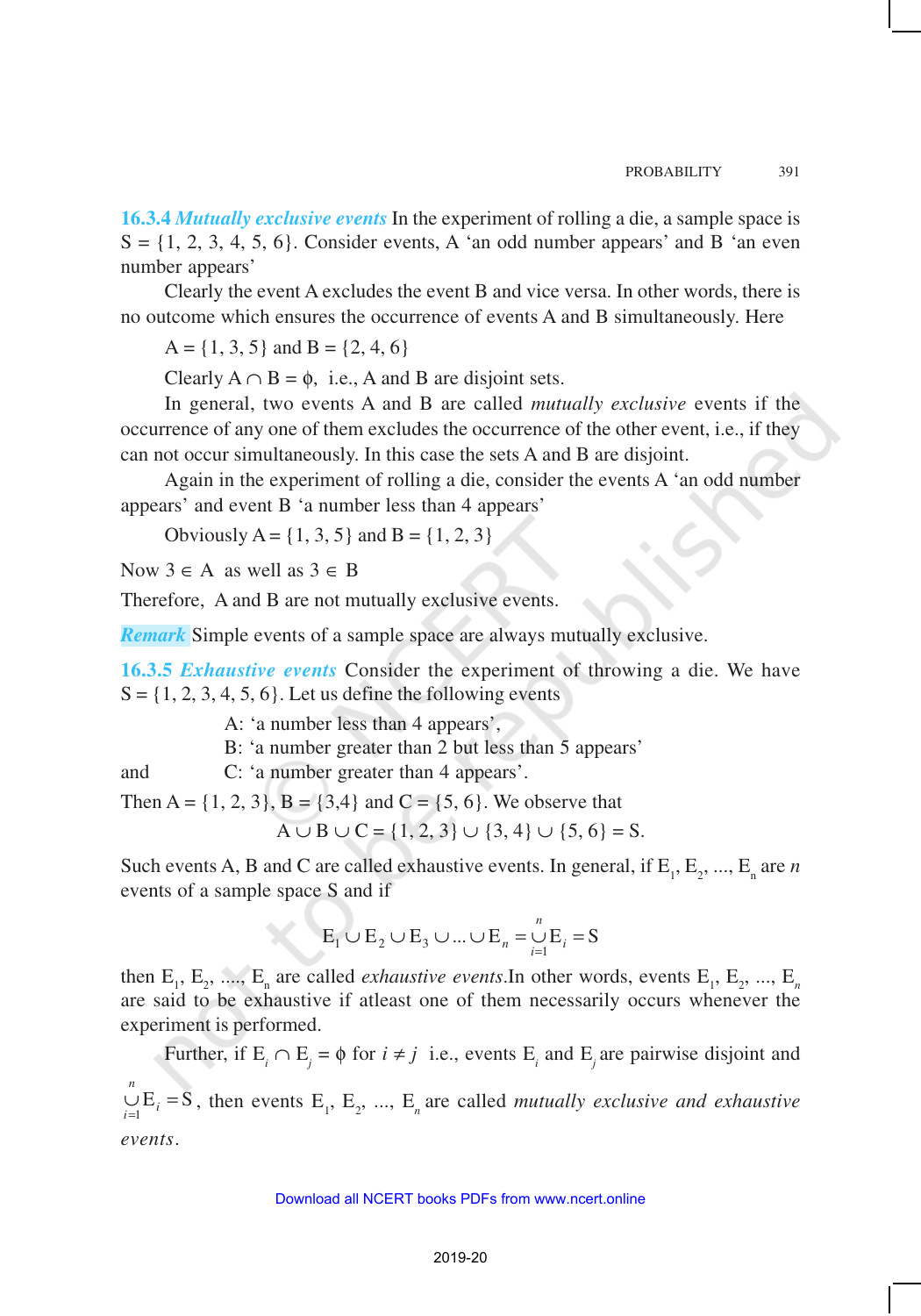We now consider some examples.

**Example 7** Two dice are thrown and the sum of the numbers which come up on the dice is noted. Let us consider the following events associated with this experiment

A: 'the sum is even'.

B: 'the sum is a multiple of 3'.

C: 'the sum is less than 4'.

D: 'the sum is greater than 11'.

Which pairs of these events are mutually exclusive?

**Solution** There are 36 elements in the sample space  $S = \{(x, y): x, y = 1, 2, 3, 4, 5, 6\}.$ Then

 $A = \{(1, 1), (1, 3), (1, 5), (2, 2), (2, 4), (2, 6), (3, 1), (3, 3), (3, 5), (4, 2), (4, 4),$  $(4, 6), (5, 1), (5, 3), (5, 5), (6, 2), (6, 4), (6, 6)$  $B = \{(1, 2), (2, 1), (1, 5), (5, 1), (3, 3), (2, 4), (4, 2), (3, 6), (6, 3), (4, 5), (5, 4),$  $(6, 6)$ 

$$
C = \{(1, 1), (2, 1), (1, 2)\} \text{ and } D = \{(6, 6)\}\
$$

We find that

 $A \cap B = \{(1, 5), (2, 4), (3, 3), (4, 2), (5, 1), (6, 6)\} \neq \emptyset$ 

Therefore, A and B are not mutually exclusive events.

Similarly  $A \cap C \neq \emptyset$ ,  $A \cap D \neq \emptyset$ ,  $B \cap C \neq \emptyset$  and  $B \cap D \neq \emptyset$ .

Thus, the pairs of events,  $(A, C), (A, D), (B, C), (B, D)$  are not mutually exclusive events.

Also  $C \cap D = \emptyset$  and so C and D are mutually exclusive events.

**Example 8** A coin is tossed three times, consider the following events.

A: 'No head appears', B: 'Exactly one head appears' and C: 'Atleast two heads appear'.

Do they form a set of mutually exclusive and exhaustive events?

**Solution** The sample space of the experiment is

 $S = \{HHH, HHT, HTH, THH, HTT, THT, TTH, TTT\}$ and  $A = \{TTT\}$ ,  $B = \{HTT, THT, TTH\}$ ,  $C = \{HHT, HTH, THH, HHH\}$ Now

 $A \cup B \cup C = \{TTT, HTT, THT, TTH, HHT, HTH, THH, HHH\} = S$ Therefore, A, B and C are exhaustive events.

Also,  $A \cap B = \phi$ ,  $A \cap C = \phi$  and  $B \cap C = \phi$ 

Therefore, the events are pair-wise disjoint, i.e., they are mutually exclusive. Hence, A, B and C form a set of mutually exclusive and exhaustive events.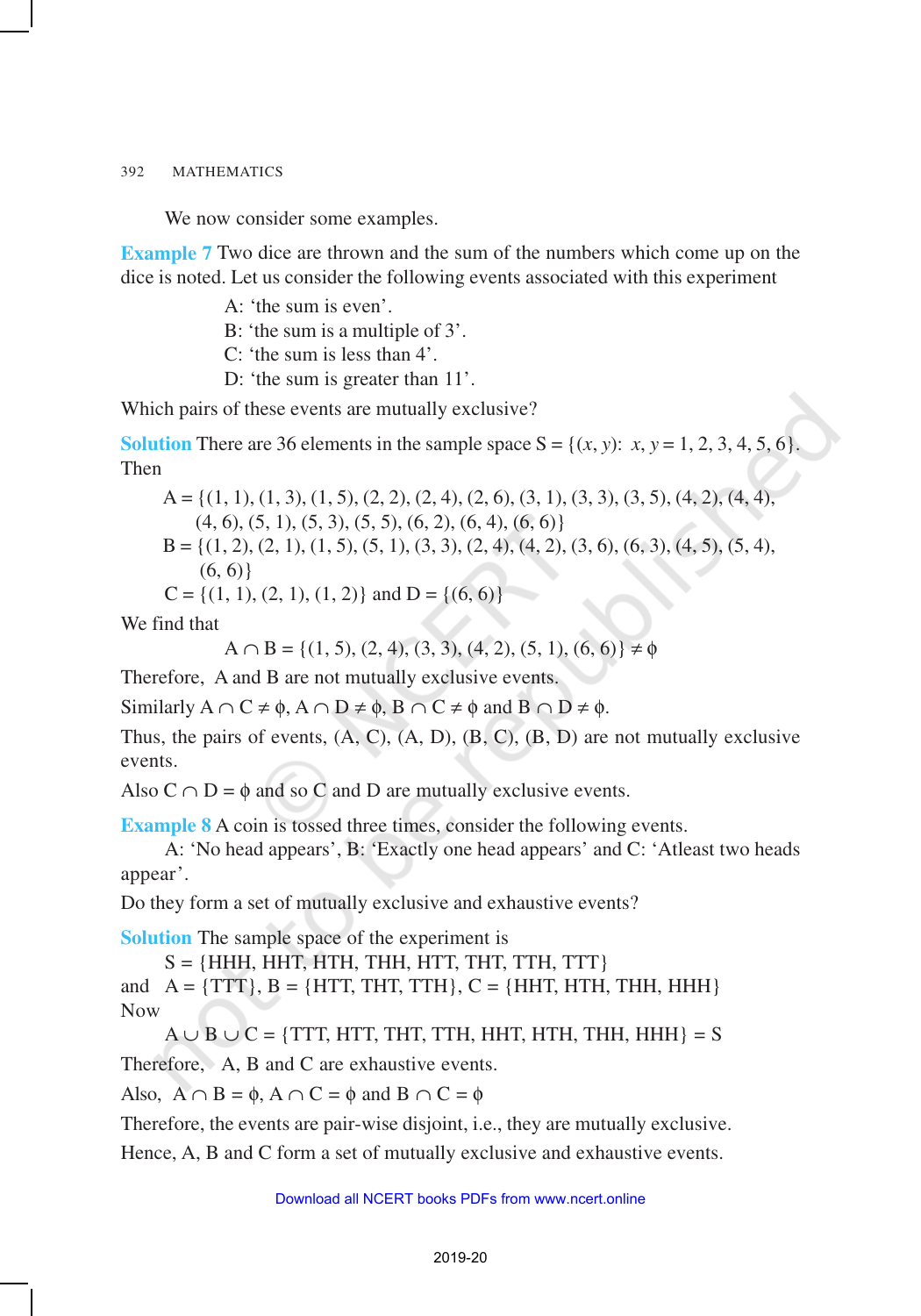## **EXERCISE 16.2**

- **1.** A die is rolled. Let E be the event "die shows 4" and F be the event "die shows even number". Are E and F mutually exclusive?
- **2.** A die is thrown. Describe the following events:
	-
	- (i) A: a number less than 7 (ii) B: a number greater than 7
	-
	- (iii) C: a multiple of 3 (iv) D: a number less than 4
	- (v) E: an even number greater than  $4$  (vi) F: a number not less than 3

Also find  $A \cup B$ ,  $A \cap B$ ,  $B \cup C$ ,  $E \cap F$ ,  $D \cap E$ ,  $A - C$ ,  $D - E$ ,  $E \cap F'$ ,  $F'$ 

**3.** An experiment involves rolling a pair of dice and recording the numbers that come up. Describe the following events: A: the sum is greater than 8, B: 2 occurs on either die C: the sum is at least 7 and a multiple of 3. Which pairs of these events are mutually exclusive?

**4.** Three coins are tossed once. Let A denote the event 'three heads show", B denote the event "two heads and one tail show", C denote the event" three tails show and D denote the event 'a head shows on the first coin". Which events are

- (i) mutually exclusive? (ii) simple? (iii) Compound?
- **5.** Three coins are tossed. Describe.
	- (i) Two events which are mutually exclusive.
	- (ii) Three events which are mutually exclusive and exhaustive.
	- (iii) Two events, which are not mutually exclusive.
	- (iv) Two events which are mutually exclusive but not exhaustive.
	- (v) Three events which are mutually exclusive but not exhaustive.
- **6.** Two dice are thrown. The events A, B and C are as follows:

A: getting an even number on the first die.

B: getting an odd number on the first die.

C: getting the sum of the numbers on the dice  $\leq 5$ .

Describe the events

- (i)  $A'$  (ii) not B (iii) A or B (iv) A and B (v) A but not C (vi) B or C
- (viii) B and C (viii)  $A \cap B' \cap C'$

**7.** Refer to question 6 above, state true or false: (give reason for your answer)

- (i) A and B are mutually exclusive
- (ii) A and B are mutually exclusive and exhaustive
- (iii)  $A = B'$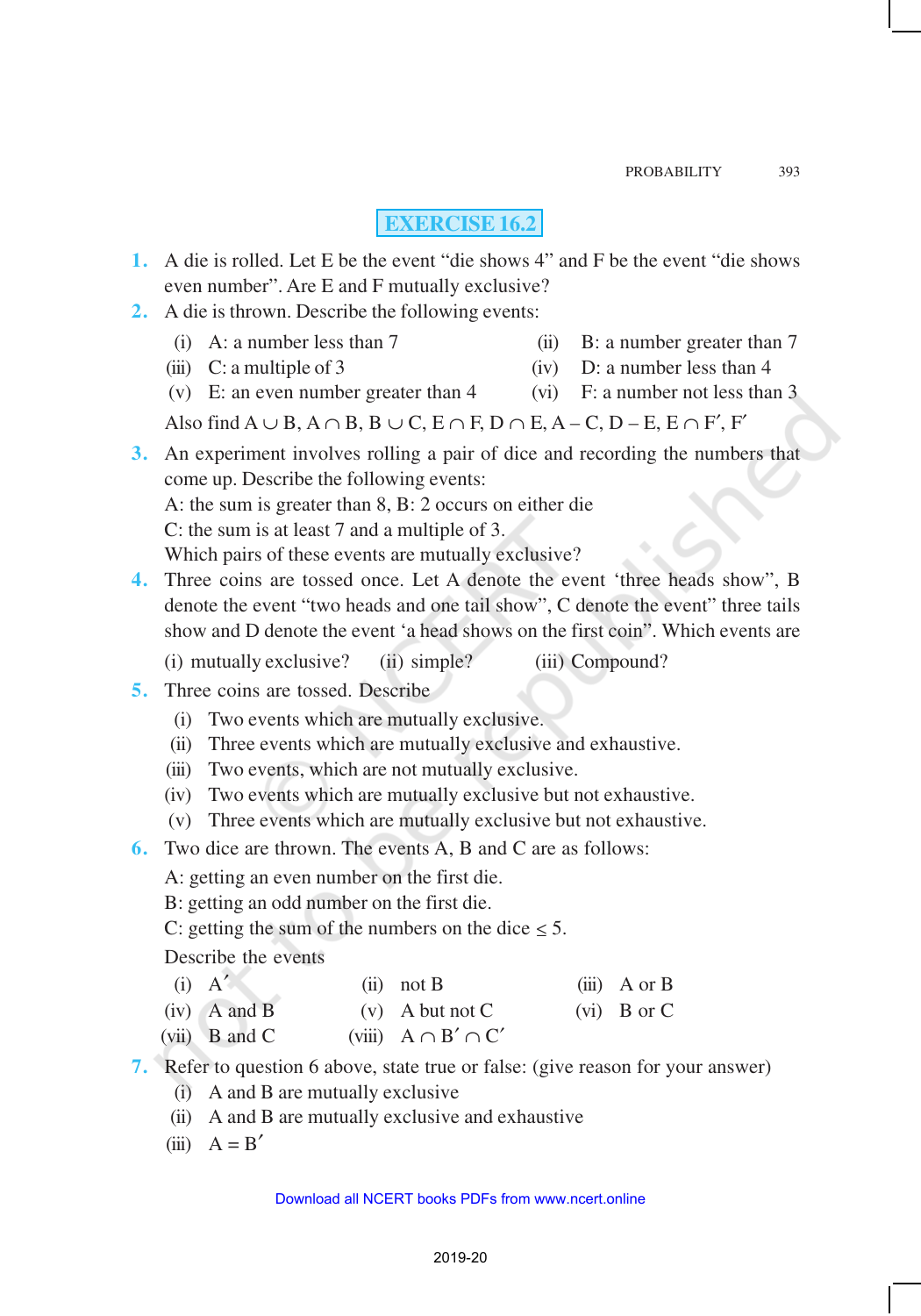- (iv) A and C are mutually exclusive
- (v) A and B′ are mutually exclusive.
- (vi) A′, B′, C are mutually exclusive and exhaustive.

## **16.4 Axiomatic Approach to Probability**

In earlier sections, we have considered random experiments, sample space and events associated with these experiments. In our day to day life we use many words about the chances of occurrence of events. Probability theory attempts to quantify these chances of occurrence or non occurrence of events.

In earlier classes, we have studied some methods of assigning probability to an event associated with an experiment having known the number of total outcomes.

Axiomatic approach is another way of describing probability of an event. In this approach some axioms or rules are depicted to assign probabilities.

Let S be the sample space of a random experiment. The probability P is a real valued function whose domain is the power set of S and range is the interval [0,1] satisfying the following axioms

(i) For any event E,  $P(E) > 0$  (ii)  $P(S) = 1$ 

(iii) If E and F are mutually exclusive events, then  $P(E \cup F) = P(E) + P(F)$ .

It follows from (iii) that  $P(\phi) = 0$ . To prove this, we take  $F = \phi$  and note that E and  $\phi$ are disjoint events. Therefore, from axiom (iii), we get

 $P(E \cup \phi) = P(E) + P(\phi)$  or  $P(E) = P(E) + P(\phi)$  i.e.  $P(\phi) = 0$ .

Let S be a sample space containing outcomes  $\omega_1, \omega_2, ..., \omega_n$ , i.e.,

$$
S = {\omega_1, \omega_2, ..., \omega_n}
$$

It follows from the axiomatic definition of probability that

- (i)  $0 \le P(\omega_i) \le 1$  for each  $\omega_i \in S$
- (ii)  $P(\omega_1) + P(\omega_2) + ... + P(\omega_n) = 1$
- (iii) For any event A,  $P(A) = \sum P(\omega_i)$ ,  $\omega_i \in A$ .

**ANOTE** It may be noted that the singleton  $\{\omega_i\}$  is called elementary event and for notational convenience, we write  $P(\omega_i)$  for  $P({\omega_i})$ ).

For example, in 'a coin tossing' experiment we can assign the number 1  $\frac{1}{2}$  to each of the outcomes H and T.

i.e. 
$$
P(H) = \frac{1}{2}
$$
 and  $P(T) = \frac{1}{2}$  (1)

Clearly this assignment satisfies both the conditions i.e., each number is neither less than zero nor greater than 1 and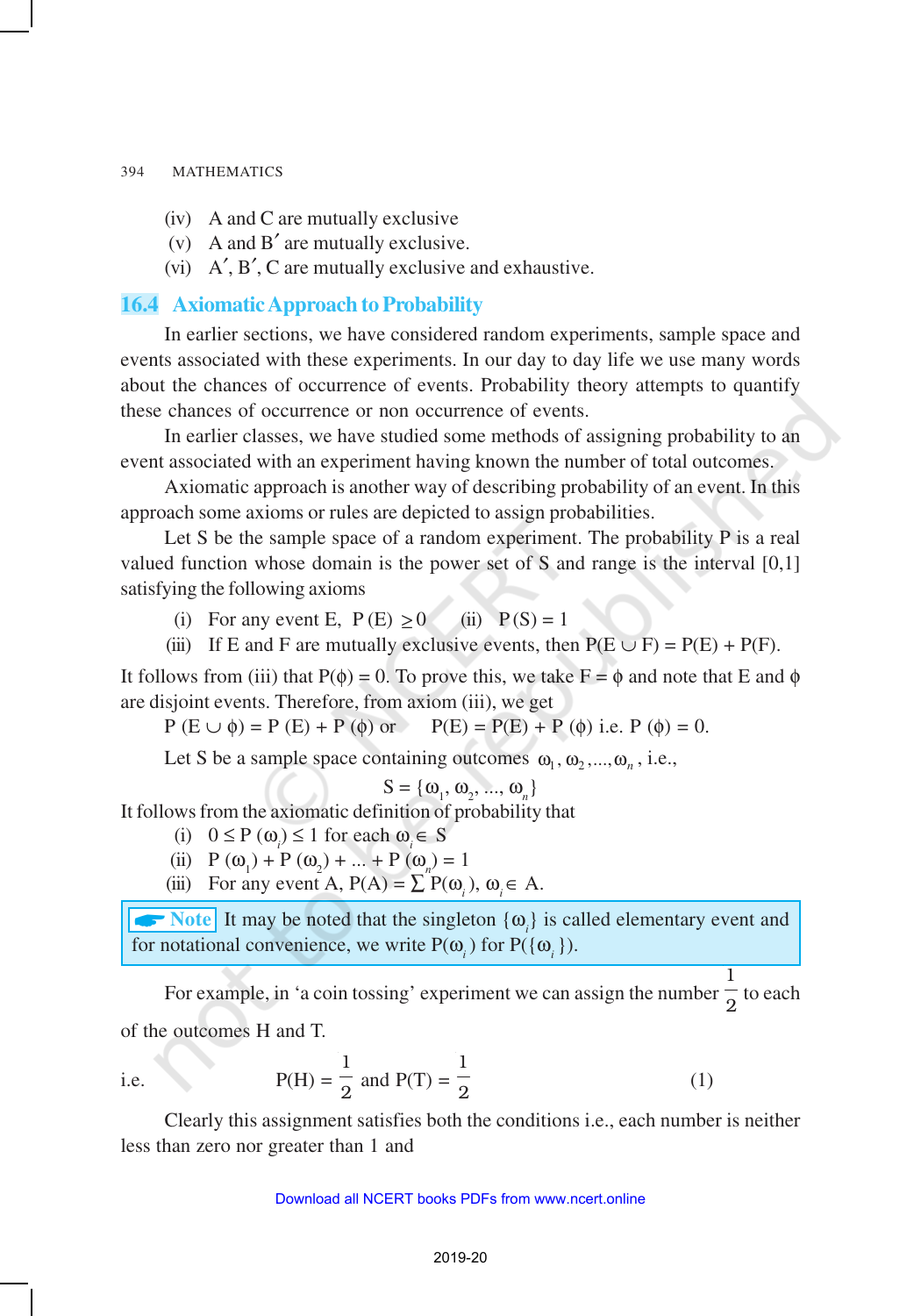$$
P(H) + P(T) = \frac{1}{2} + \frac{1}{2} = 1
$$

Therefore, in this case we can say that probability of  $H = \frac{1}{2}$  , and probability of T =  $\frac{1}{2}$ 

If we take 
$$
P(H) = \frac{1}{4}
$$
 and  $P(T) = \frac{3}{4}$  ... (2)

Does this assignment satisfy the conditions of axiomatic approach?

Yes, in this case, probability of  $H =$   $\frac{1}{4}$  and probability of T =  $\frac{1}{4}$  .

We find that both the assignments (1) and (2) are valid for probability of H and T.

In fact, we can assign the numbers  $p$  and  $(1 - p)$  to both the outcomes such that  $0 \le p \le 1$  and  $P(H) + P(T) = p + (1 - p) = 1$ 

This assignment, too, satisfies both conditions of the axiomatic approach of probability. Hence, we can say that there are many ways (rather infinite) to assign probabilities to outcomes of an experiment. We now consider some examples.

**Example 9** Let a sample space be  $S = {\omega_1, \omega_2,..., \omega_6}$ . Which of the following assignments of probabilities to each outcome are valid?

| Outcomes | $\omega_1$     | $\omega_2$ | $\omega_3$ | $\omega$ <sup>4</sup> | $\omega$ <sub>5</sub> | $\omega_6$     |
|----------|----------------|------------|------------|-----------------------|-----------------------|----------------|
|          |                |            |            |                       |                       |                |
| (a)      | $\overline{6}$ | 6          | 6          | 6                     | 6                     | 6              |
| (b)      |                | 0          |            |                       |                       |                |
|          |                | 2          |            |                       |                       |                |
| (c)      | 8              | 3          | 3          | 3                     |                       | $\mathcal{R}$  |
|          | 1              |            |            |                       |                       |                |
| (d)      | 12             | 12         | 6          | 6                     | 6                     | $\overline{2}$ |
| (e)      | 0.1            | 0.2        | 0.3        | 0.4                   | 0.5                   | 0.6            |
|          |                |            |            |                       |                       |                |

**Solution** (a) Condition (i): Each of the number  $p(\omega_i)$  is positive and less than one. Condition (ii): Sum of probabilities

$$
= \frac{1}{6} + \frac{1}{6} + \frac{1}{6} + \frac{1}{6} + \frac{1}{6} + \frac{1}{6} = 1
$$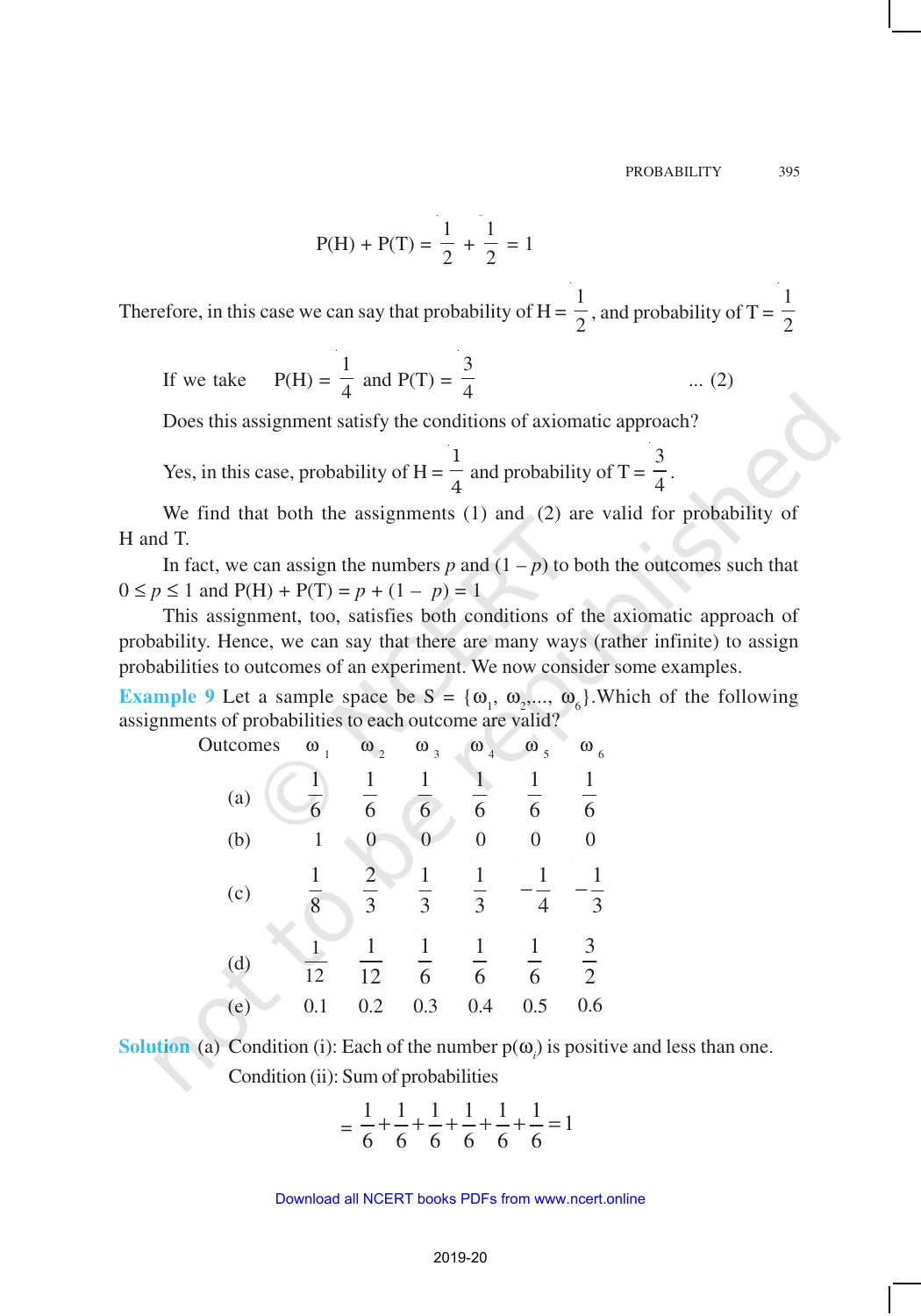Therefore, the assignment is valid

- (b) Condition (i): Each of the number  $p(\omega)$  is either 0 or 1. Condition (ii) Sum of the probabilities =  $1 + 0 + 0 + 0 + 0 + 0 = 1$ Therefore, the assignment is valid
- (c) Condition (i) Two of the probabilities  $p(\omega_5)$  and  $p(\omega_6)$  are negative, the assignment is not valid
- (d) Since  $p(\omega_6) =$ 3  $\frac{1}{2}$  > 1, the assignment is not valid
- (e) Since, sum of probabilities =  $0.1 + 0.2 + 0.3 + 0.4 + 0.5 + 0.6 = 2.1$ , the assignment is not valid.

**16.4.1** *Probability of an event* Let S be a sample space associated with the experiment 'examining three consecutive pens produced by a machine and classified as Good (non-defective) and bad (defective)'. We may get 0, 1, 2 or 3 defective pens as result of this examination.

A sample space associated with this experiment is

 $S = {BBB, BBG, BGB, GBB, BGG, GBG, GGB, GGG}.$ 

where B stands for a defective or bad pen and G for a non – defective or good pen.

Let the probabilities assigned to the outcomes be as follows Sample point: BBB BBG BGB GBB BGG GBG GGB GGG Probability: 1 8 1 8 1 8 1 8 1 8 1 8 1 8 1

Let event A: there is exactly one defective pen and event B: there are atleast two defective pens.

Hence  $A = \{BGG, GBG, GGB\}$  and  $B = \{BBG, BGB, GBB, BBB\}$ Now  $P(A) = \sum P(\omega_i), \forall \omega_i \in A$ 

$$
= P(BGG) + P(GBG) + P(GGB) = \frac{1}{8} + \frac{1}{8} + \frac{1}{8} = \frac{3}{8}
$$

and  $P(B) = \sum P(\omega_i), \forall \omega_i \in B$ 

 $= P(BBG) + P(BGB) + P(BBB) + P(BBB) = \frac{1}{8} + \frac{1}{8} + \frac{1}{8} + \frac{1}{8} = \frac{1}{8} = \frac{1}{2}$ 1 8 4 8 1 8 1 8 1 8  $\frac{1}{2} + \frac{1}{2} + \frac{1}{2} + \frac{1}{3} = \frac{4}{3} =$ 

Let us consider another experiment of 'tossing a coin "twice" The sample space of this experiment is  $S = \{HH, HT, TH, TT\}$ 

Let the following probabilities be assigned to the outcomes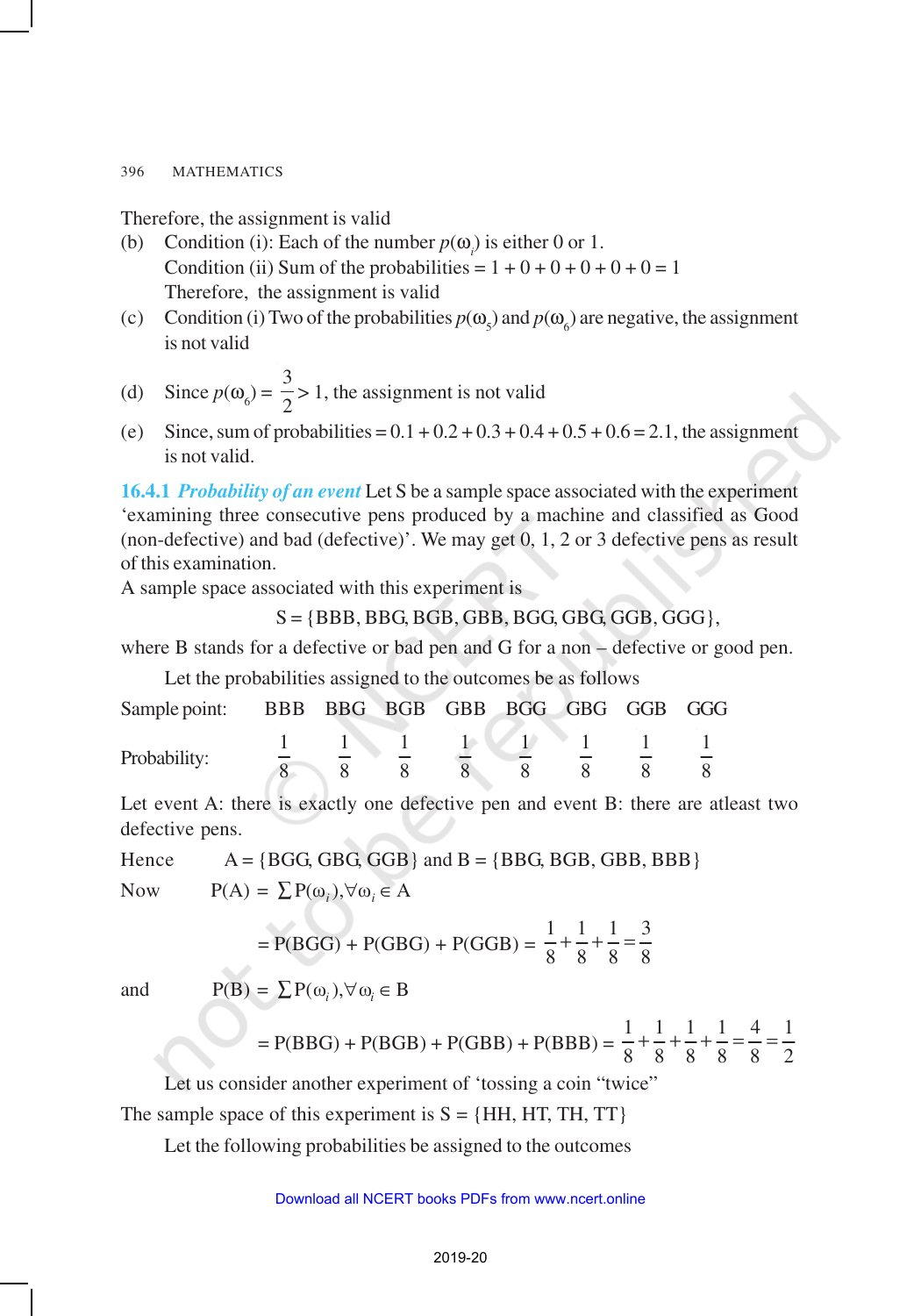$$
P(HH) = \frac{1}{4}
$$
,  $P(HT) = \frac{1}{7}$ ,  $P(TH) = \frac{2}{7}$ ,  $P(TT) = \frac{9}{28}$ 

Clearly this assignment satisfies the conditions of axiomatic approach. Now, let us find the probability of the event E: 'Both the tosses yield the same result'.

Here  $E = \{HH, TT\}$ 

Now  $P(E) = \sum P(w_i)$ , for all  $w_i \in E$ 

$$
= P(HH) + P(TT) = \frac{1}{4} + \frac{9}{28} = \frac{4}{7}
$$

For the event F: 'exactly two heads', we have  $F = \{HH\}$ 

1 4

and 
$$
P(F) = P(HH) =
$$

**16.4.2** *Probabilities of equally likely outcomes* Let a sample space of an experiment be

$$
S = {\omega_1, \omega_2, ..., \omega_n}.
$$

Let all the outcomes are equally likely to occur, i.e., the chance of occurrence of each simple event must be same.

i.e. 
$$
P(\omega_i) = p
$$
, for all  $\omega_i \in S$  where  $0 \le p \le 1$ 

Since

$$
\sum_{i=1}^{n} P(\omega_i) = 1
$$
 i.e.,  $p + p + ... + p$  (*n* times) = 1

or 
$$
np = 1
$$
 i.e.,  $p = \frac{1}{n}$ 

Let S be a sample space and E be an event, such that  $n(S) = n$  and  $n(E) = m$ . If each out come is equally likely, then it follows that

$$
P(E) = \frac{m}{n}
$$
 =  $\frac{\text{Number of outcomes favourable to E}}{\text{Total possible outcomes}}$ 

**16.4.3** *Probability of the event 'A or B'* Let us now find the probability of event  $'A$  or B', i.e., P  $(A \cup B)$ 

Let  $A = \{ HHT, HTH, THH \}$  and  $B = \{ HTH, THH, HHH \}$  be two events associated with 'tossing of a coin thrice'

Clearly  $A \cup B = \{ HHT, HTH, THH, HHH \}$ 

Now  $P(A \cup B) = P(HHT) + P(HTH) + P(THH) + P(HHH)$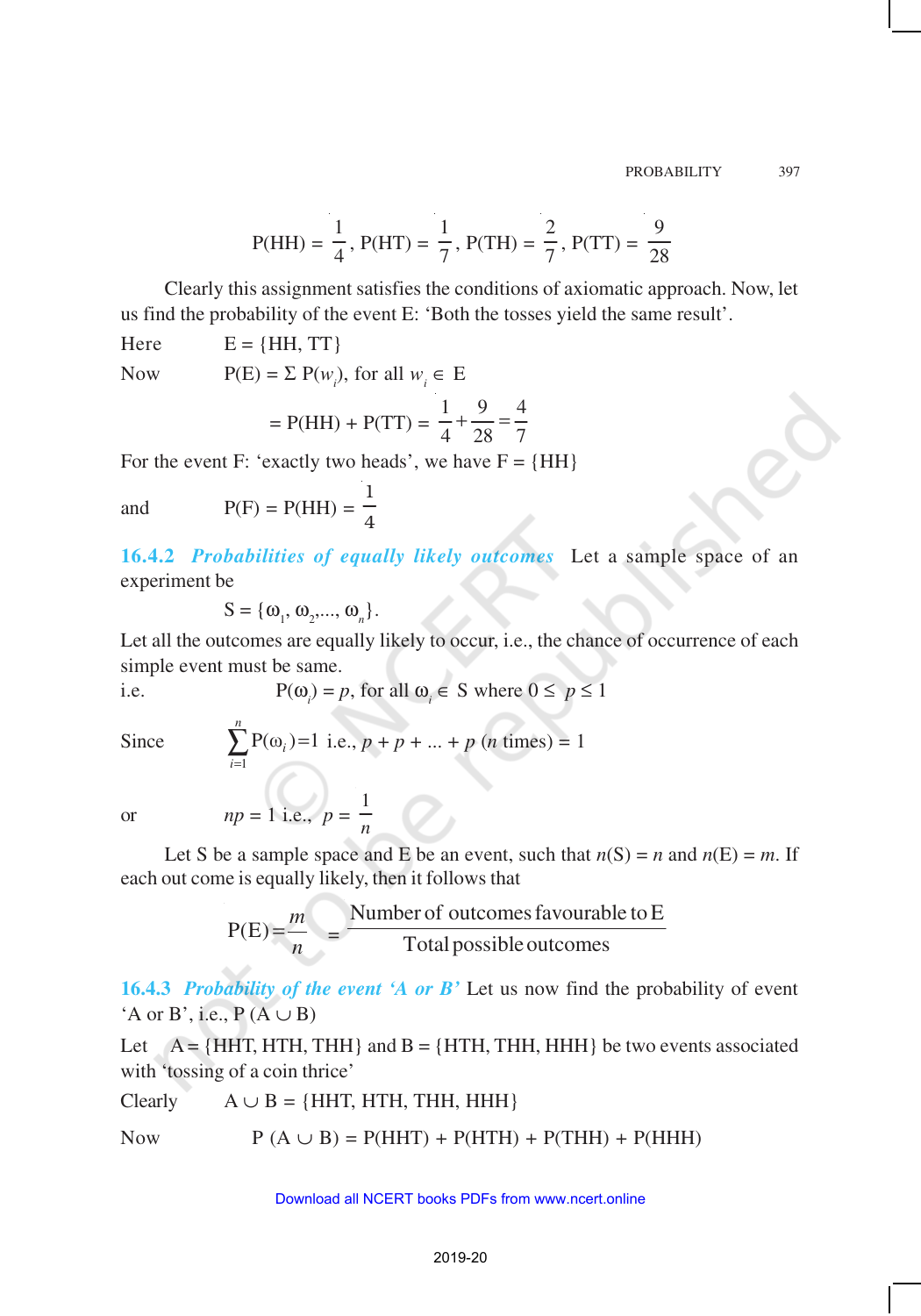If all the outcomes are equally likely, then

$$
P(A \cup B) = \frac{1}{8} + \frac{1}{8} + \frac{1}{8} + \frac{1}{8} = \frac{4}{8} = \frac{1}{2}
$$
  
Also 
$$
P(A) = P(HHT) + P(HTH) + P(THH) = \frac{3}{8}
$$

and 
$$
P(B) = P(HTH) + P(THH) + P(HHH) =
$$

Therefore  $P(A) + P(B) = \frac{3}{8} + \frac{3}{8} = \frac{6}{8}$ 8 8 8  $+ \frac{3}{2} =$ It is clear that  $P(A \cup B) \neq P(A) + P(B)$ 

The points HTH and THH are common to both A and B. In the computation of  $P(A)$  +  $P(B)$  the probabilities of points HTH and THH, i.e., the elements of A ∩B are

included twice. Thus to get the probability  $P(A \cup B)$  we have to subtract the probabilities of the sample points in  $A \cap B$  from  $P(A) + P(B)$ i.e.  $P(A \cup B) = P(A) + P(B) - \sum P(\omega) \ \forall \omega$ 

$$
P(A \cup B) = P(A) + P(B) - \sum P(\omega_i), \forall \omega_i \in A \cap B
$$

$$
= P(A) + P(B) - P(A \cap B)
$$

Thus we observe that,  $P(A \cup B) = P(A) + P(B) - P(A \cap B)$ 

In general, if A and B are any two events associated with a random experiment, then by the definition of probability of an event, we have

3 8

$$
P(A \cup B) = \sum p(\omega_i), \forall \omega_i \in A \cup B.
$$

Since  $A \cup B = (A-B) \cup (A \cap B) \cup (B-A)$ , we have

$$
P(A \cup B) = [\sum P(\omega_i) \forall \omega_i \in (A - B)] + [\sum P(\omega_i) \forall \omega_i \in A \cap B] + [\sum P(\omega_i) \forall \omega_i \in B - A]
$$
  
(because A - B, A  $\cap$  B and B - A are mutually exclusive) ... (1)

Also  $P(A) + P(B) = [\sum p(\omega_i) \; \forall \omega_i \in A] + [\sum p(\omega_i) \; \forall \omega_i \in B]$ 

$$
= [\sum P(\omega_i) \forall \omega_i \in (A - B) \cup (A \cap B)] + [\sum P(\omega_i) \forall \omega_i \in (B - A) \cup (A \cap B)]
$$

$$
= [\sum P(\omega_i) \forall \omega_i \in (A - B)] + [\sum P(\omega_i) \forall \omega_i \in (A \cap B)] + [\sum P(\omega_i) \forall \omega_i \in (B - A)] + [\sum P(\omega_i) \forall \omega_i \in (A \cap B)]
$$

$$
= P(A \cup B) + [\sum P(\omega_i) \forall \omega_i \in A \cap B] \quad [using (1)]
$$

$$
= P(A \cup B) + P(A \cap B).
$$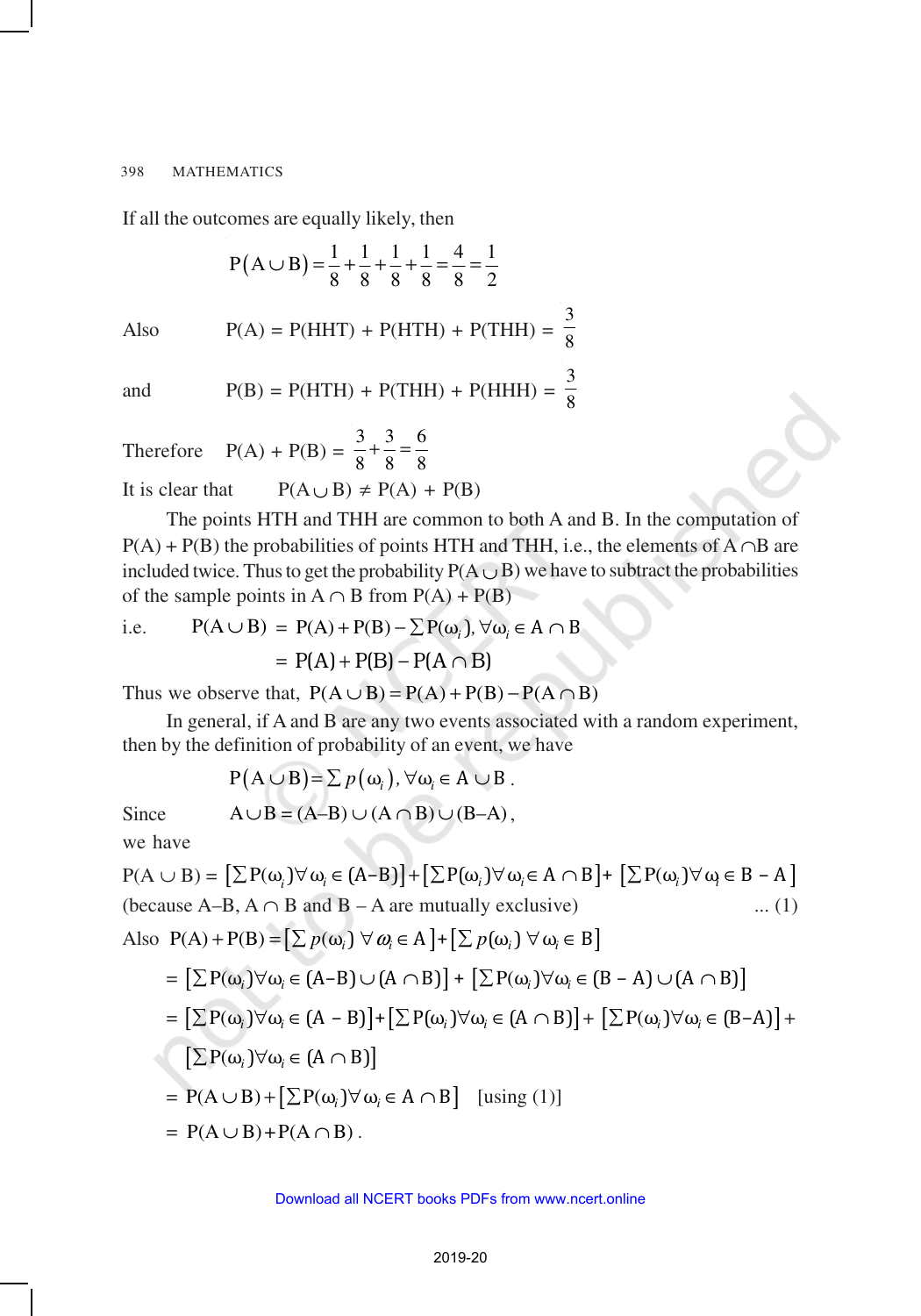Hence  $P(A \cup B) = P(A) + P(B) - P(A \cap B)$ .

**Alternatively,** it can also be proved as follows:

 $A \cup B = A \cup (B - A)$ , where A and B – A are mutually exclusive,

and  $B = (A \cap B) \cup (B - A)$ , where  $A \cap B$  and  $B - A$  are mutually exclusive. Using Axiom (iii) of probability, we get

$$
P(A \cup B) = P(A) + P(B - A)
$$
 ... (2)

and 
$$
P(B) = P(A \cap B) + P(B - A)
$$
 ... (3)

Subtracting (3) from (2) gives

$$
P (A \cup B) - P(B) = P(A) - P (A \cap B)
$$
  
or 
$$
P(A \cup B) = P(A) + P (B) - P (A \cap B)
$$

The above result can further be verified by observing the Venn Diagram (Fig 16.1)



If A and B are disjoint sets, i.e., they are mutually exclusive events, then  $A \cap B = \emptyset$ 

Therefore  $P(A \cap B) = P(\phi) = 0$ 

Thus, for mutually exclusive events A and B, we have

 $P(A \cup B) = P(A) - P(B)$ ,

which is Axiom (iii) of probability.

**16.4.4 Probability of event 'not A'** Consider the event  $A = \{2, 4, 6, 8\}$  associated with the experiment of drawing a card from a deck of ten cards numbered from 1 to 10. Clearly the sample space is  $S = \{1, 2, 3, ..., 10\}$ 

If all the outcomes 1, 2, ...,10 are considered to be equally likely, then the probability

of each outcome is  $\frac{1}{10}$ 1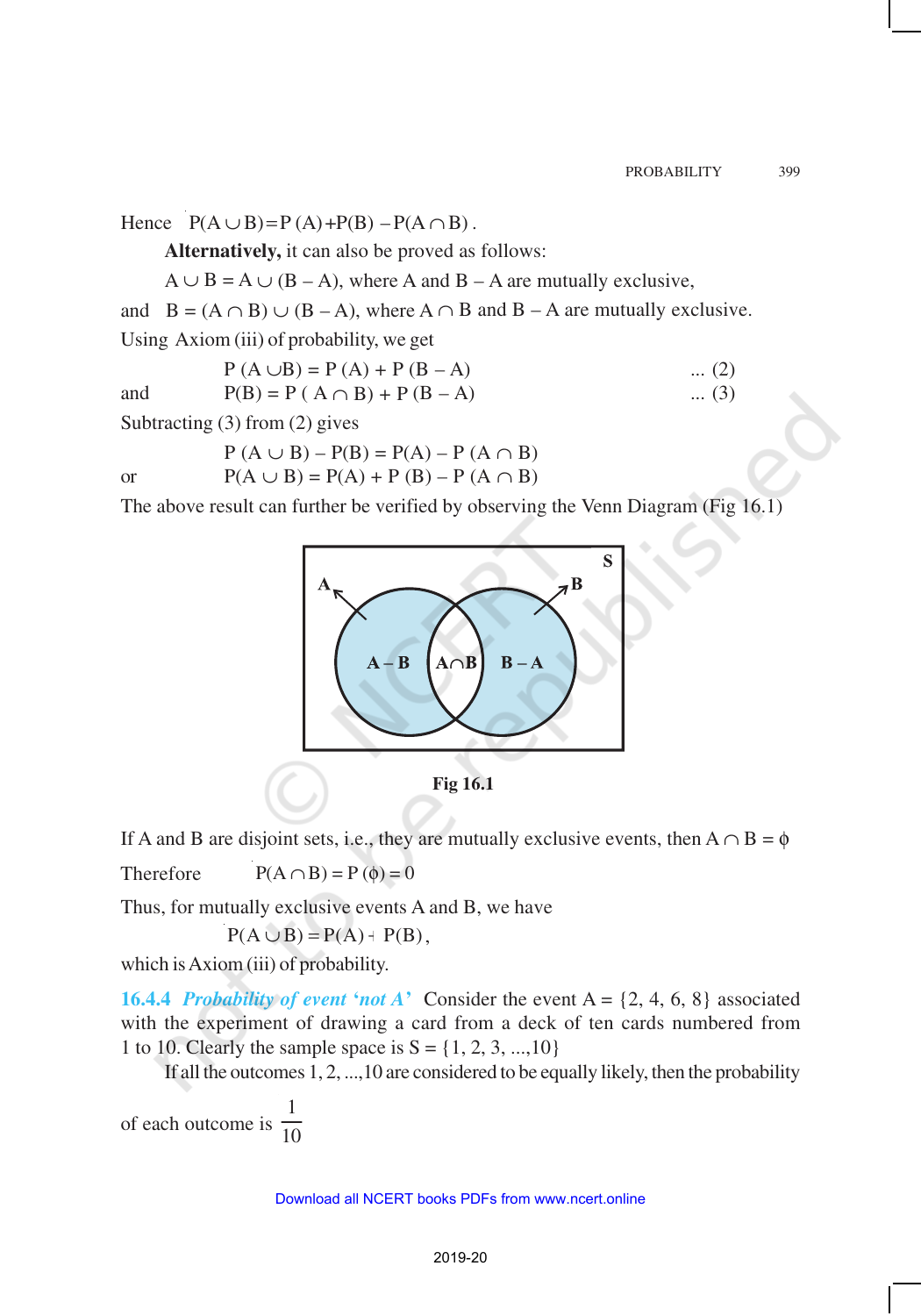Now 
$$
P(A) = P(2) + P(4) + P(6) + P(8)
$$

$$
= \frac{1}{10} + \frac{1}{10} + \frac{1}{10} + \frac{1}{10} = \frac{4}{10} = \frac{2}{5}
$$

Also event 'not A' =  $A' = \{1, 3, 5, 7, 9, 10\}$ Now  $P(A') = P(1) + P(3) + P(5) + P(7) + P(9) + P(10)$ 

$$
=\frac{6}{10}=\frac{3}{5}
$$

3

Thus,  $P(A') =$ 

 $\frac{5}{5} = 1 - \frac{2}{5} = 1 - P(A)$ Also, we know that  $A'$  and  $A$  are mutually exclusive and exhaustive events i.e.

 $1 - \frac{2}{7} = 1 -$ 

 $A \cap A' = \emptyset$  and  $A \cup A' = S$ or  $P(A \cup A') = P(S)$ Now  $P(A) + P(A') = 1$ , by using axioms (ii) and (iii). or  $P(A') = P(\text{not } A) = 1 - P(A)$ 

We now consider some examples and exercises having equally likely outcomes unless stated otherwise.

**Example 10** One card is drawn from a well shuffled deck of 52 cards. If each outcome is equally likely, calculate the probability that the card will be

- (i) a diamond (ii) not an ace
- (iii) a black card (i.e., a club or, a spade) (iv) not a diamond
- (v) not a black card.

**Solution** When a card is drawn from a well shuffled deck of 52 cards, the number of possible outcomes is 52.

(i) Let A be the event 'the card drawn is a diamond' Clearly the number of elements in set A is 13.

Therefore,  $P(A) = \frac{13}{52} = \frac{1}{4}$ 52 4 =

i.e. probability of a diamond card = 1 4

(ii) We assume that the event 'Card drawn is an ace' is B Therefore 'Card drawn is not an ace' should be B′.

We know that  $P(B') = 1 - P(B) = 1 - \frac{1}{52} = 1 - \frac{1}{13} = \frac{1}{13}$ 12 13  $1-\frac{1}{16}$ 52  $1 - \frac{4}{52} = 1 - \frac{1}{12} =$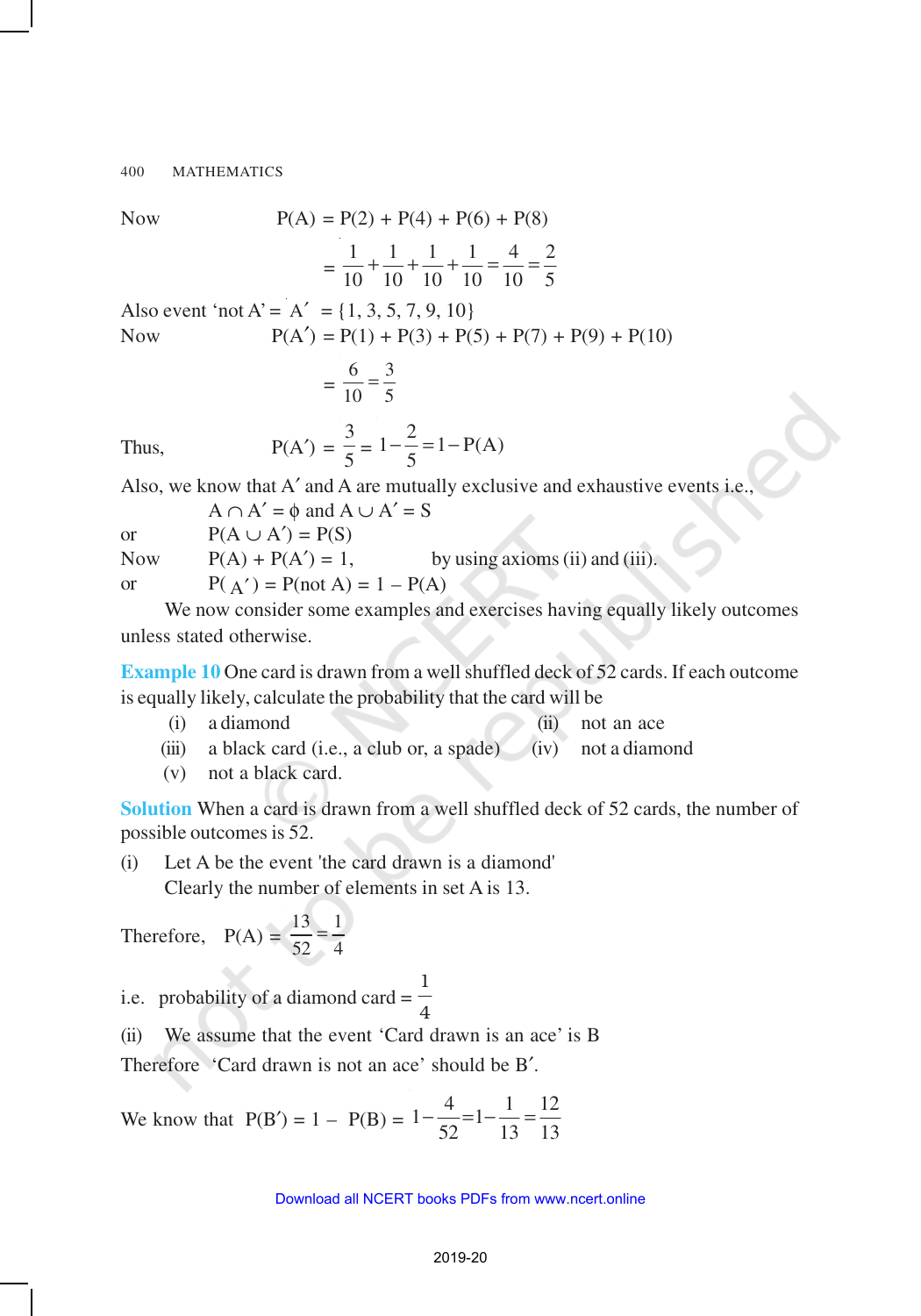(iii) Let C denote the event 'card drawn is black card' Therefore, number of elements in the set  $C = 26$ 

i.e. 
$$
P(C) = \frac{26}{52} = \frac{1}{2}
$$

Thus, probability of a black card =  $\frac{1}{2}$ 1 .

(iv) We assumed in (i) above that A is the event 'card drawn is a diamond', so the event 'card drawn is not a diamond' may be denoted as A' or 'not A'

Now P(not A) =  $1 - P(A) = 1 - \frac{1}{4} = \frac{1}{4}$ 3 4  $1 - \frac{1}{1} =$ 

(v) The event 'card drawn is not a black card' may be denoted as C′ or 'not C'.

We know that  $P(\text{not } C) = 1 - P(C) = 1 - \frac{1}{2} = \frac{1}{2}$ 1 2  $1 - \frac{1}{2} =$ 

Therefore, probability of not a black card =  $\frac{1}{2}$ 1

**Example 11** A bag contains 9 discs of which 4 are red, 3 are blue and 2 are yellow. The discs are similar in shape and size. A disc is drawn at random from the bag. Calculate the probability that it will be (i) red, (ii) yellow, (iii) blue, (iv) not blue, (v) either red or blue.

**Solution** There are 9 discs in all so the total number of possible outcomes is 9. Let the events A, B, C be defined as

A: 'the disc drawn is red'

B: 'the disc drawn is yellow'

C: 'the disc drawn is blue'.

(i) The number of red discs = 4, i.e.,  $n(A) = 4$ 

Hence  $P(A)$ 

$$
A) = \frac{4}{9}
$$

(ii) The number of yellow discs = 2, i.e.,  $n(B) = 2$ 

2

Therefore,  $P(B) = \frac{1}{9}$ 

(iii) The number of blue discs = 3, i.e.,  $n(C) = 3$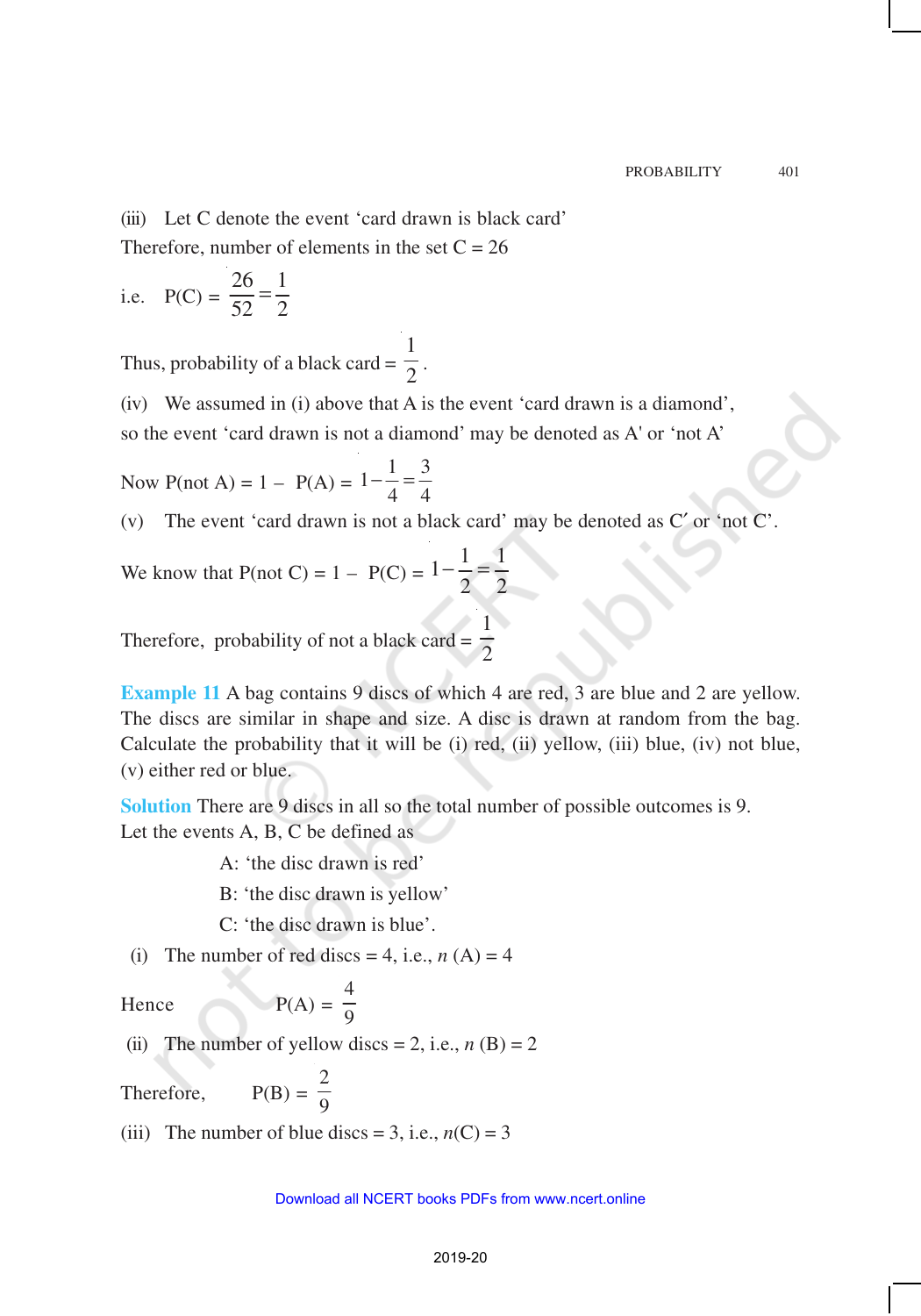Therefore,  $P(C) = \frac{1}{9} = \frac{1}{3}$ 1 9  $\frac{3}{2}$  =

(iv) Clearly the event 'not blue' is 'not C'. We know that  $P(\text{not } C) = 1 - P(C)$ 

Therefore P(not C) =  $1 - \frac{1}{3} = \frac{1}{3}$ 2 3  $1 - \frac{1}{2} =$ 

(v) The event 'either red or blue' may be described by the set 'A or C' Since, A and C are mutually exclusive events, we have

$$
P(A \text{ or } C) = P(A \cup C) = P(A) + P(C) = \frac{4}{9} + \frac{1}{3} = \frac{7}{9}
$$

**Example 12** Two students Anil and Ashima appeared in an examination. The probability that Anil will qualify the examination is 0.05 and that Ashima will qualify the examination is 0.10. The probability that both will qualify the examination is 0.02. Find the probability that

- (a) Both Anil and Ashima will not qualify the examination.
- (b) Atleast one of them will not qualify the examination and
- (c) Only one of them will qualify the examination.

**Solution** Let E and F denote the events that Anil and Ashima will qualify the examination, respectively. Given that

$$
P(E) = 0.05
$$
,  $P(F) = 0.10$  and  $P(E \cap F) = 0.02$ .

Then

(a) The event 'both Anil and Ashima will not qualify the examination' may be expressed as  $E' \cap F'$ .

Since,  $E'$  is 'not E', i.e., Anil will not qualify the examination and  $F'$  is 'not F', i.e., Ashima will not qualify the examination.

Also  $E' \cap F' = (E \cup F)'$  (by Demorgan's Law)

Now  $P(E \cup F) = P(E) + P(F) - P(E \cap F)$ 

or  $P(E \cup F) = 0.05 + 0.10 - 0.02 = 0.13$ 

Therefore  $P(E' \cap F') = P(E \cup F)' = 1 - P(E \cup F) = 1 - 0.13 = 0.87$ 

(b)  $\overline{P}$  (at least one of them will not qualify)

 $= 1 - P$ (both of them will qualify)

$$
= 1 - 0.02 = 0.98
$$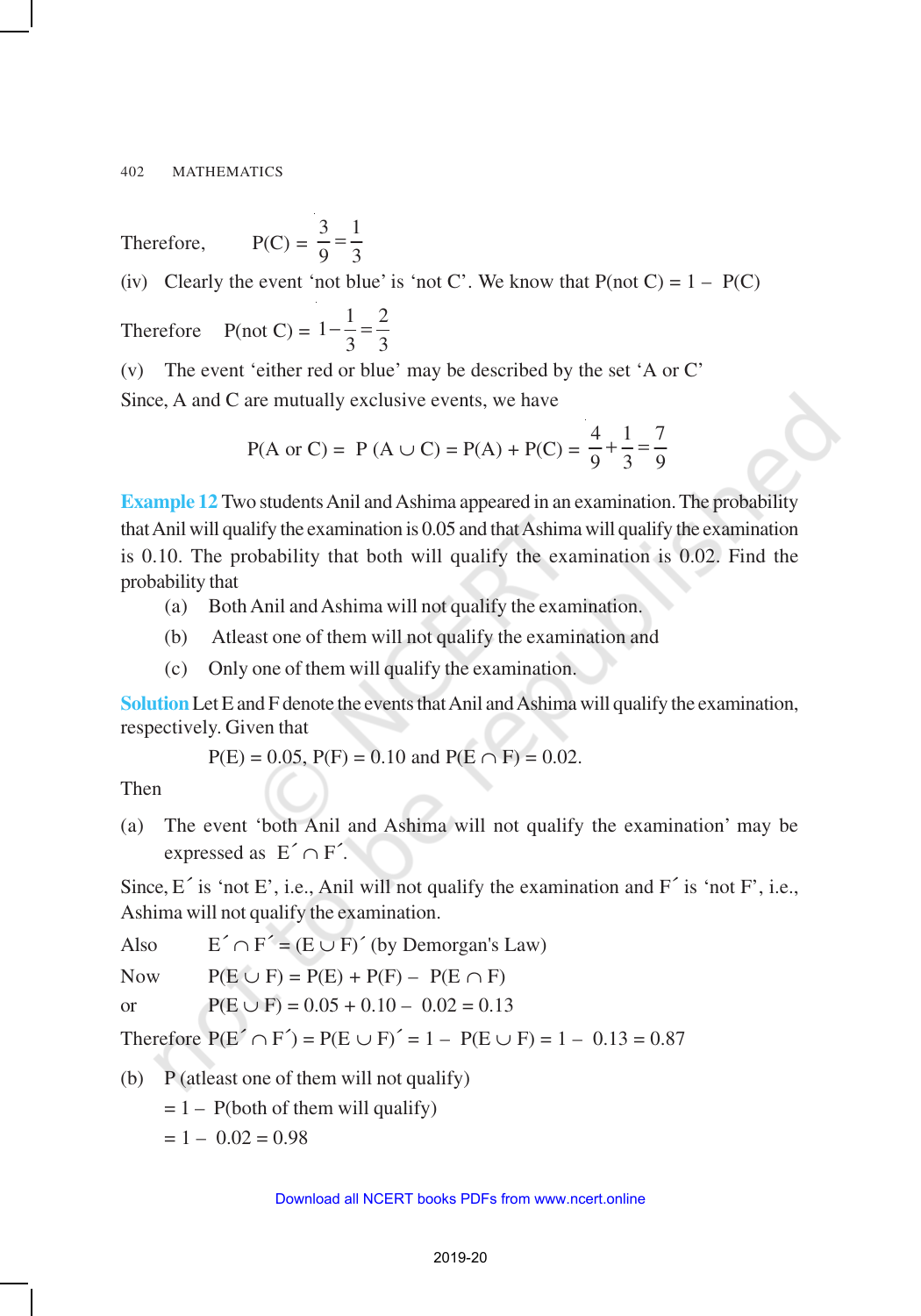(c) The event only one of them will qualify the examination is same as the event either (Anil will qualify, and Ashima will not qualify) or (Anil will not qualify and Ashima will qualify) i.e.,  $E \cap F'$  or  $E' \cap F$ , where  $E \cap F'$  and  $E' \cap F$  are mutually exclusive.

Therefore, P(only one of them will qualify) =  $P(E \cap F'$  or  $E' \cap F$ )

$$
= P(E \cap F') + P(E' \cap F) = P(E) - P(E \cap F) + P(F) - P(E \cap F)
$$

$$
= 0.05 - 0.02 + 0.10 - 0.02 = 0.11
$$

**Example 13** A committee of two persons is selected from two men and two women. What is the probability that the committee will have (a) no man? (b) one man? (c) two men?

**Solution** The total number of persons  $= 2 + 2 = 4$ . Out of these four person, two can be selected in  ${}^4C_2$  ways.

(a) No men in the committee of two means there will be two women in the committee. Out of two women, two can be selected in  ${}^{2}C_{2} = 1$  way.

Therefore 
$$
P(\text{no man}) = \frac{{}^{2}C_{2}}{{}^{4}C_{2}} = \frac{1 \times 2 \times 1}{4 \times 3} = \frac{1}{6}
$$

(b) One man in the committee means that there is one woman. One man out of 2 can be selected in  ${}^{2}C_{1}$  ways and one woman out of 2 can be selected in  ${}^{2}C_{1}$  ways. Together they can be selected in <sup>2</sup> $C_1 \times$  <sup>2</sup> $C_1$  ways.

Therefore 
$$
P(\text{One man}) = \frac{{}^{2}C_{1} \times {}^{2}C_{1}}{{}^{4}C_{2}} = \frac{2 \times 2}{2 \times 3} = \frac{2}{3}
$$

(c) Two men can be selected in  ${}^{2}C_{2}$  way.

**Hence** 

$$
P(Two men) = \frac{{}^{2}C_{2}}{{}^{4}C_{2}} = \frac{1}{{}^{4}C_{2}} = \frac{1}{6}
$$

## **EXERCISE 16.3**

**1.** Which of the following can not be valid assignment of probabilities for outcomes of sample Space  $S = {\omega_1, \omega_2, \omega_3, \omega_4, \omega_5, \omega_6, \omega_7}$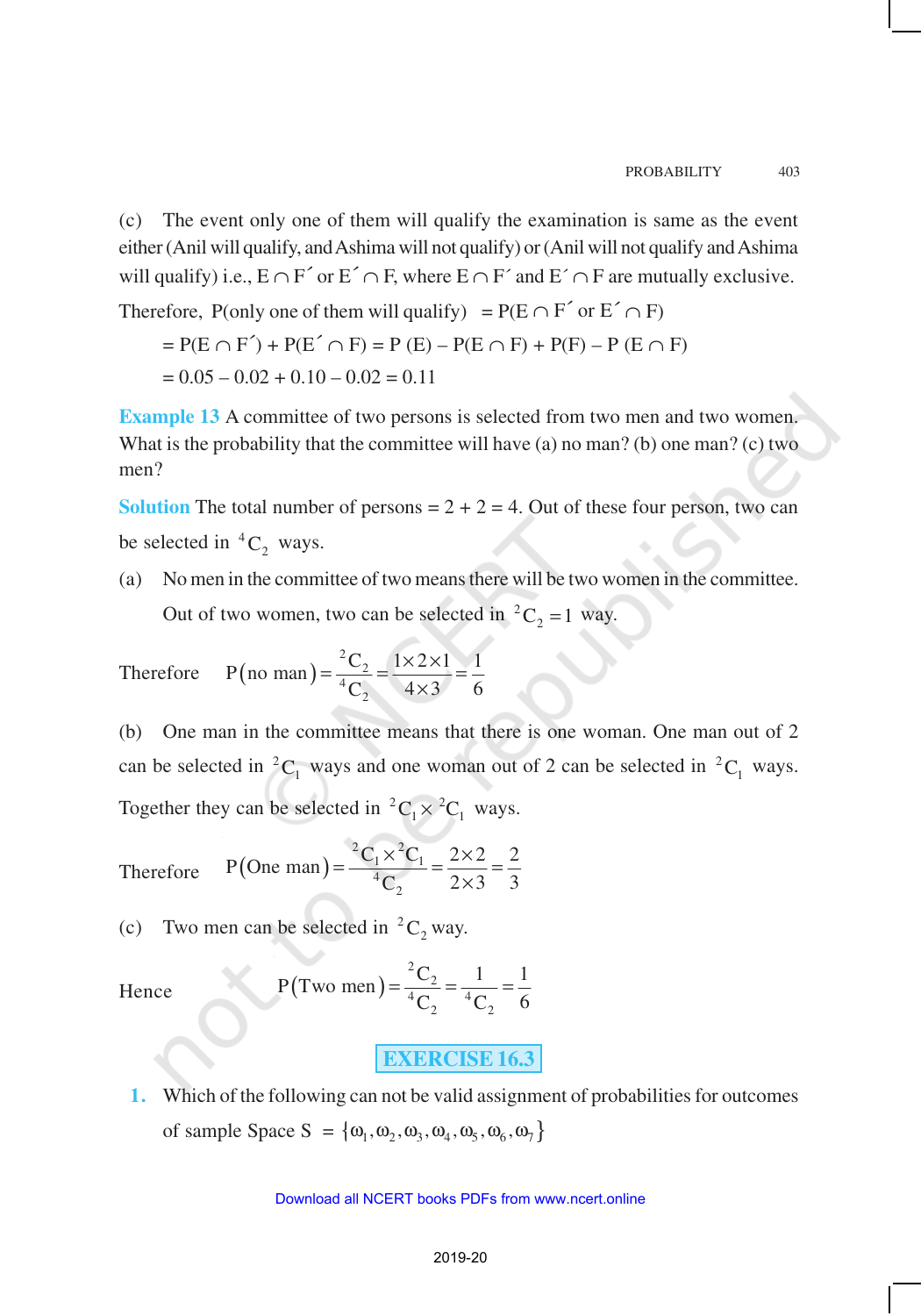| Assignment | $\omega$ , | $\omega$ , | $\omega$ <sub>3</sub> | $\omega$ <sub>4</sub> | $\omega_5$ | $\omega_6$ | $\omega$ <sub>7</sub> |
|------------|------------|------------|-----------------------|-----------------------|------------|------------|-----------------------|
| (a)        | 0.1        | 0.01       | 0.05                  | 0.03                  | 0.01       | 0.2        | 0.6                   |
| (b)        | 7          | 7          |                       |                       |            |            | 7                     |
| (c)        | 0.1        | 0.2        | 0.3                   | 0.4                   | 0.5        | 0.6        | 0.7                   |
| (d)        | $-0.1$     | 0.2        | 0.3                   | 0.4                   | $-0.2$     | 0.1        | 0.3                   |
|            |            |            | 3                     | 4                     |            | 6          | 15                    |
| (e)        | 14         | 14         | 14                    | 14                    | 14         | 14         | 14                    |

- **2.** A coin is tossed twice, what is the probability that atleast one tail occurs?
- **3.** A die is thrown, find the probability of following events:
	- (i) A prime number will appear,
	- (ii) A number greater than or equal to 3 will appear,
	- (iii) A number less than or equal to one will appear,
	- (iv) A number more than 6 will appear,
	- (v) A number less than 6 will appear.
- **4.** A card is selected from a pack of 52 cards.
	- (a) How many points are there in the sample space?
	- (b) Calculate the probability that the card is an ace of spades.
	- (c) Calculate the probability that the card is (i) an ace (ii) black card.
- **5.** A fair coin with 1 marked on one face and 6 on the other and a fair die are both tossed. find the probability that the sum of numbers that turn up is (i) 3 (ii) 12
- **6.** There are four men and six women on the city council. If one council member is selected for a committee at random, how likely is it that it is a woman?
- **7.** A fair coin is tossed four times, and a person win Re 1 for each head and lose Rs 1.50 for each tail that turns up.

From the sample space calculate how many different amounts of money you can have after four tosses and the probability of having each of these amounts.

**8.** Three coins are tossed once. Find the probability of getting

| $(i)$ 3 heads           | $(ii)$ 2 heads | (iii) at least 2 heads |
|-------------------------|----------------|------------------------|
| (iv) atmost 2 heads     | $(v)$ no head  | $(vi)$ 3 tails         |
| (vii) exactly two tails | (viii) no tail | (ix) at most two tails |

- **9.** If  $\frac{1}{11}$ 2 is the probability of an event, what is the probability of the event 'not A'.
- **10.** A letter is chosen at random from the word 'ASSASSINATION'. Find the probability that letter is (i) a vowel (ii) a consonant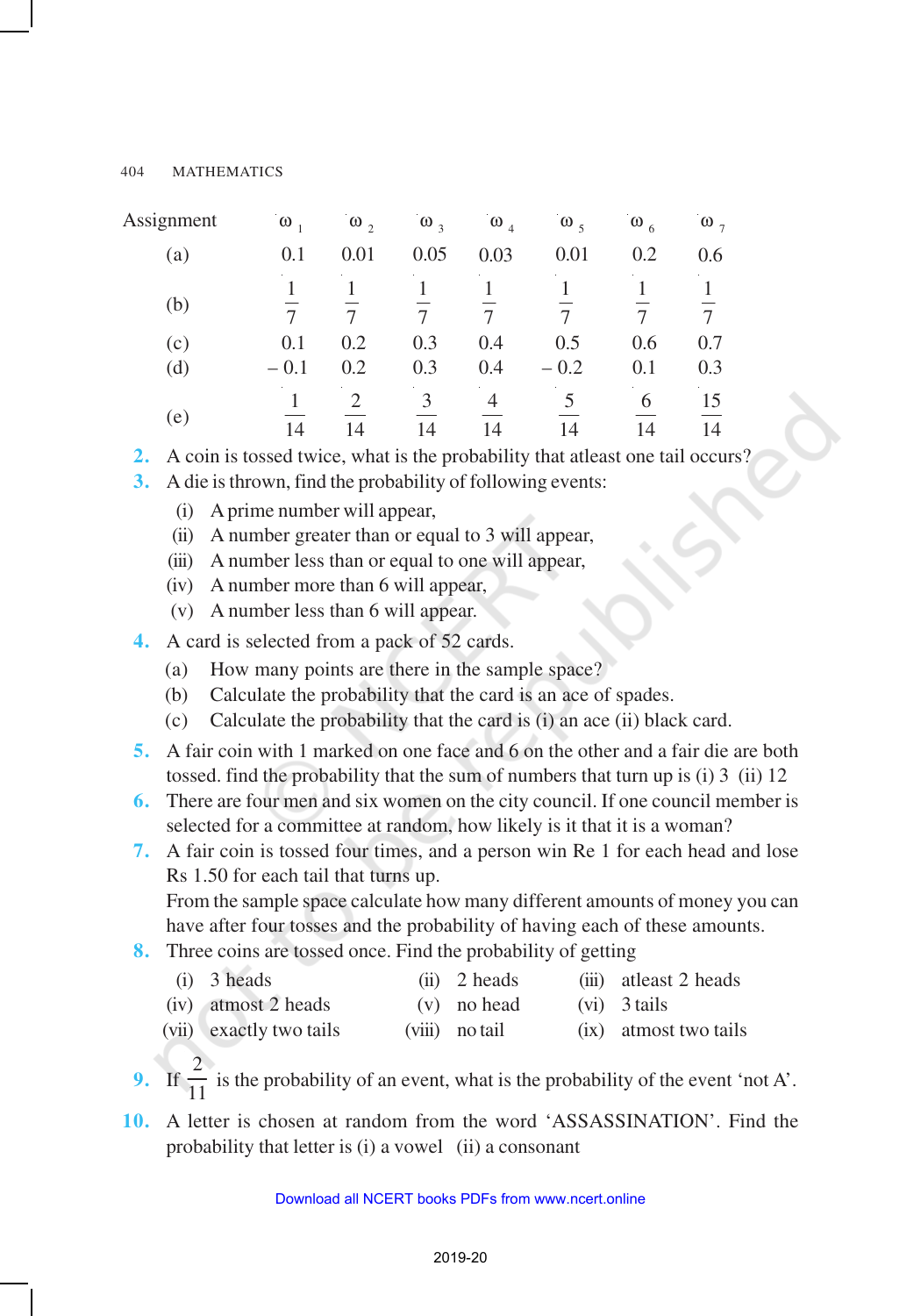- **11.** In a lottery, a person choses six different natural numbers at random from 1 to 20, and if these six numbers match with the six numbers already fixed by the lottery committee, he wins the prize. What is the probability of winning the prize in the game? [**Hint** order of the numbers is not important.]
- **12.** Check whether the following probabilities P(A) and P(B) are consistently defined
	- (i)  $P(A) = 0.5$ ,  $P(B) = 0.7$ ,  $P(A \cap B) = 0.6$
	- (ii)  $P(A) = 0.5$ ,  $P(B) = 0.4$ ,  $P(A \cup B) = 0.8$
- **13.** Fill in the blanks in following table:

|       | P(A)           | P(B)          | $P(A \cap B)$   | $P(A \cup B)$ |
|-------|----------------|---------------|-----------------|---------------|
| (i)   | $\overline{3}$ |               | $\overline{15}$ | $\cdots$      |
| (ii)  | 0.35           | 5<br>$\cdots$ | 0.25            | 0.6           |
| (iii) | $0.5^{\circ}$  | 0.35          | $\cdots$        | 0.7           |

**14.** Given  $P(A) = \frac{1}{5}$ 3 and  $P(B) = \frac{1}{5}$ 1 . Find P(A or B), if A and B are mutually exclusive events.

**15.** If E and F are events such that  $P(E) = \frac{1}{4}$ 1 ,  $P(F) = \frac{1}{2}$ 1 and P(E and F) =  $\frac{1}{8}$ 1 , find

(i)  $P(E \text{ or } F)$ , (ii)  $P(\text{not } E \text{ and not } F)$ .

- **16.** Events E and F are such that  $P(\text{not } E \text{ or not } F) = 0.25$ , State whether E and F are mutually exclusive.
- **17.** A and B are events such that  $P(A) = 0.42$ ,  $P(B) = 0.48$  and  $P(A \text{ and } B) = 0.16$ . Determine (i)  $P(\text{not } A)$ , (ii)  $P(\text{not } B)$  and (iii)  $P(A \text{ or } B)$
- **18.** In Class XI of a school 40% of the students study Mathematics and 30% study Biology. 10% of the class study both Mathematics and Biology. If a student is selected at random from the class, find the probability that he will be studying Mathematics or Biology.
- **19.** In an entrance test that is graded on the basis of two examinations, the probability of a randomly chosen student passing the first examination is 0.8 and the probability of passing the second examination is 0.7. The probability of passing atleast one of them is 0.95. What is the probability of passing both?
- **20.** The probability that a student will pass the final examination in both English and Hindi is 0.5 and the probability of passing neither is 0.1. If the probability of passing the English examination is 0.75, what is the probability of passing the Hindi examination?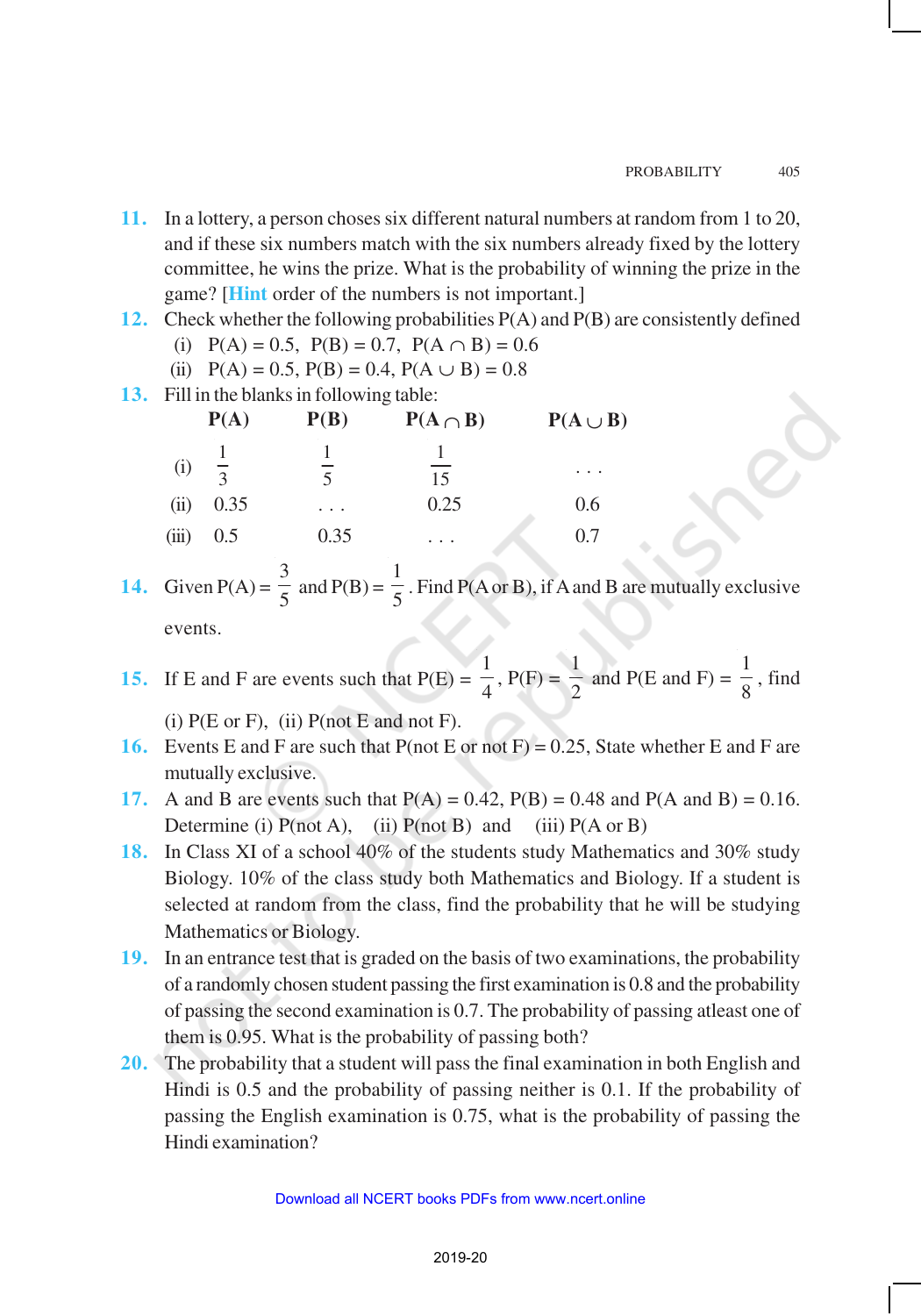- **21.** In a class of 60 students, 30 opted for NCC, 32 opted for NSS and 24 opted for both NCC and NSS. If one of these students is selected at random, find the probability that
	- (i) The student opted for NCC or NSS.
	- (ii) The student has opted neither NCC nor NSS.
	- (iii) The student has opted NSS but not NCC.

## *Miscellaneous Examples*

**Example 14** On her vacations Veena visits four cities (A, B, C and D) in a random order. What is the probability that she visits

- (i) A before B? (ii) A before B and B before C?
- (iii) A first and B last? (iv) A either first or second?
- (v) A just before B?

**Solution** The number of arrangements (orders) in which Veena can visit four cities A, B, C, or D is 4! i.e., 24.Therefore, *n* (S) = 24.

Since the number of elements in the sample space of the experiment is 24 all of these outcomes are considered to be equally likely. A sample space for the experiment is

 $S = \{ABCD, ABDC, ACBD, ACDB, ADBC, ADCB$ BACD, BADC, BDAC, BDCA, BCAD, BCDA CABD, CADB, CBDA, CBAD, CDAB, CDBA DABC, DACB, DBCA, DBAC, DCAB, DCBA}

(i) Let the event 'she visits A before B' be denoted by E

Therefore,  $E = \{ ABCD, CABD, DABC, ABDC, CADB, DACB$ ACBD, ACDB, ADBC, CDAB, DCAB, ADCB}

Thus  $P(E) = \frac{n(E)}{n(S)}$  $P(E) = \frac{n(E)}{n(S)} = \frac{12}{34} = \frac{1}{2}$  $S)$  24 2 *n n*  $=\frac{12}{16}=\frac{12}{16}=\frac{12}{16}=\frac{12}{16}=\frac{12}{16}=\frac{12}{16}=\frac{12}{16}=\frac{12}{16}=\frac{12}{16}=\frac{12}{16}=\frac{12}{16}=\frac{12}{16}=\frac{12}{16}=\frac{12}{16}=\frac{12}{16}=\frac{12}{16}=\frac{12}{16}=\frac{12}{16}=\frac{12}{16}=\frac{12}{16}=\frac{12}{16}=\frac{12}{16}=\frac{12}{16}=\frac{12}{16}=\frac{1$ 

(ii) Let the event 'Veena visits A before B and B before C' be denoted by F. Here  $F = \{ABCD, DABC, ABDC, ADBC\}$ 

Therefore, 
$$
P(F) = \frac{n(F)}{n(S)} = \frac{4}{24} = \frac{1}{6}
$$

Students are advised to find the probability in case of (iii), (iv) and (v).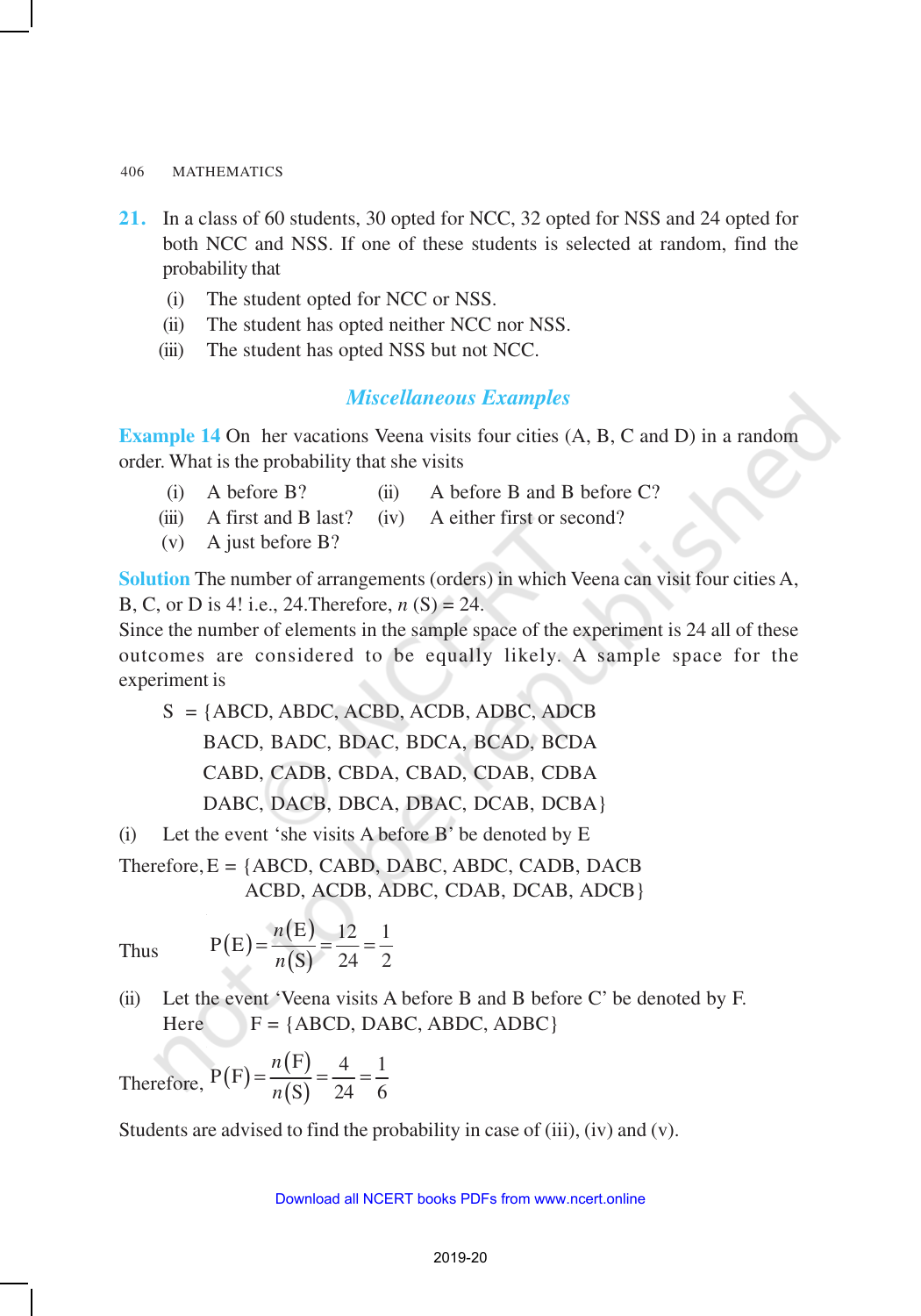**Example 15** Find the probability that when a hand of 7 cards is drawn from a well shuffled deck of 52 cards, it contains (i) all Kings (ii) 3 Kings (iii) atleast 3 Kings.

**Solution** Total number of possible hands =  ${}^{52}C_7$ 

(i) Number of hands with 4 Kings =  ${}^{4}C_{4} \times {}^{48}C_{3}$  (other 3 cards must be chosen from the rest 48 cards)

Hence  $P$  (a hand will have 4 Kings) =  ${}^{4}C_{4}\times {}^{48}C_{3}$  ${}^{52}C_7$  $C_4 \times ^{48}C_3$  1  $C_7$  7735  $\times^{48}C_3 =$ 

(ii) Number of hands with 3 Kings and 4 non-King cards =  ${}^4C_3 \times {}^{48}C_4$ 

Therefore P (3 Kings) = 
$$
\frac{{}^{4}C_{3} \times {}^{48}C_{4}}{{}^{52}C_{7}} = \frac{9}{1547}
$$

(iii) P(at least 3 King) =  $P(3$  Kings or 4 Kings)  $= P(3 \text{ Kings}) + P(4 \text{ Kings})$ = 9 1 46 1547 7735 7735  $+\frac{1}{2}$  =

**Example 16** If A, B, C are three events associated with a random experiment, prove that

$$
P(A \cup B \cup C) = P(A) + P(B) + P(C) - P(A \cap B) - P(A \cap C)
$$
  
- P ( B \cap C) + P ( A \cap B \cap C)

**Solution** Consider  $E = B \cup C$  so that

 $P(A \cup B \cup C) = P(A \cup E)$ 

$$
= P(A) + P(E) - P(A \cap E) \qquad \qquad \dots (1)
$$

Now

$$
P(E) = P(B \cup C)
$$
  
= P(B) + P(C) - P(B \cap C) ... (2)

Also  $A \cap E = A \cap (B \cup C) = (A \cap B) \cup (A \cap C)$  [using distribution property of intersection of sets over the union]. Thus

$$
P(A \cap E) = P(A \cap B) + P(A \cap C) - P[(A \cap B) \cap (A \cap C)]
$$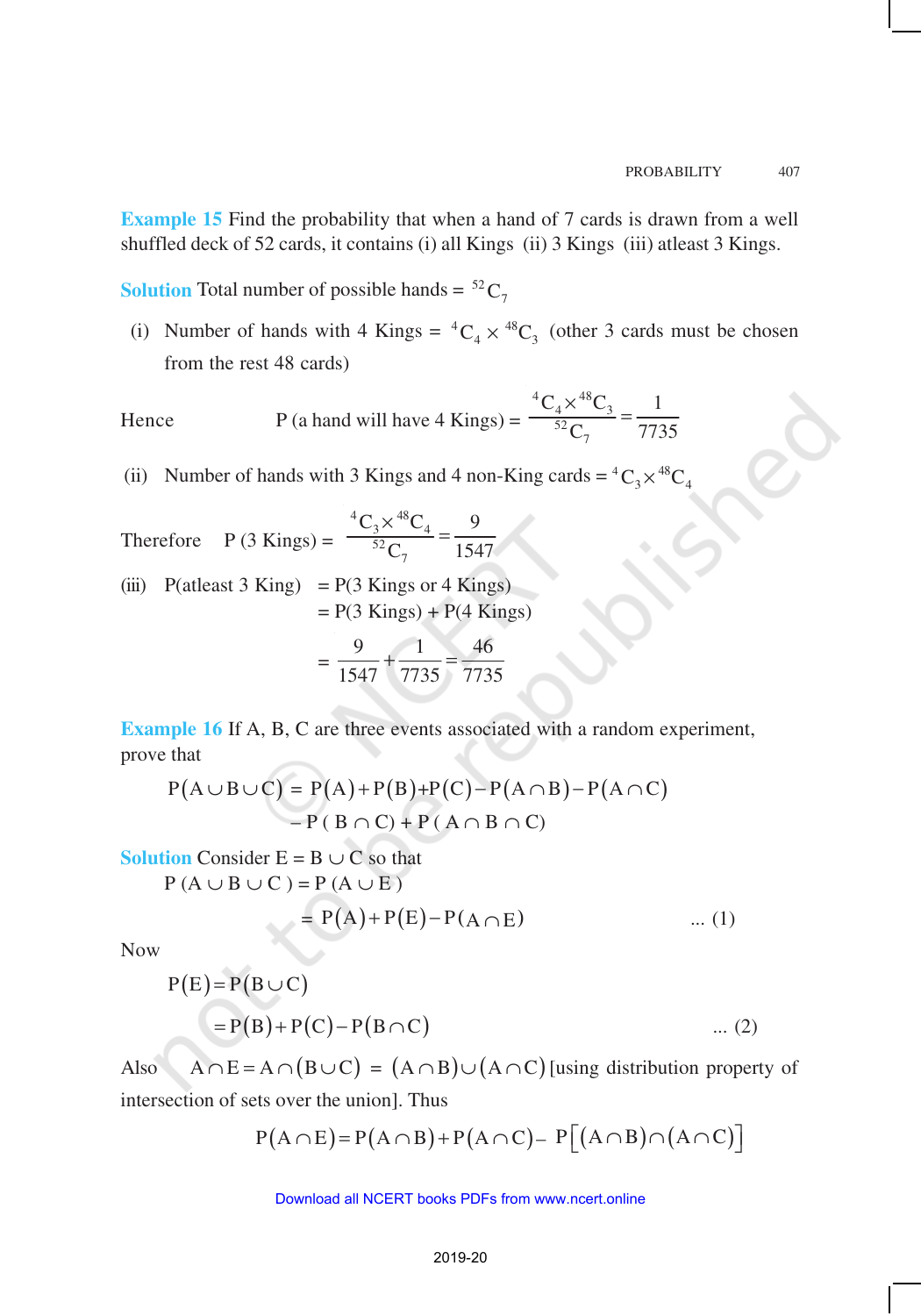$$
= P(A \cap B) + P(A \cap C) - P[A \cap B \cap C] \quad \dots (3)
$$
  
Using (2) and (3) in (1) we get

$$
P[A \cup B \cup C] = P(A) + P(B) + P(C) - P(B \cap C)
$$
  
- P(A \cap B) - P(A \cap C) + P(A \cap B \cap C)

**Example 17** In a relay race there are five teams A, B, C, D and E.

- (a) What is the probability that A, B and C finish first, second and third, respectively.
- (b) What is the probability that A, B and C are first three to finish (in any order) (Assume that all finishing orders are equally likely)

**Solution** If we consider the sample space consisting of all finishing orders in the first

three places, we will have <sup>5</sup>P<sub>3</sub>, i.e.,  $\frac{5!}{(5-3)}$  $\frac{3!}{(5-3)!}$  = 5 × 4 × 3 = 60 sample points, each with

a probability of 1  $\frac{1}{60}$ .

(a) A, B and C finish first, second and third, respectively. There is only one finishing order for this, i.e., ABC.

Thus  $P(A, B \text{ and } C \text{ finish first, second and third respectively}) =$ 1  $\frac{1}{60}$ .

- (b) A, B and C are the first three finishers. There will be 3! arrangements for A, B and C. Therefore, the sample points corresponding to this event will be 3! in number.
- So  $P(A, B \text{ and } C \text{ are first three to finish})$ 3! 6 1 60 60 10  $=\frac{34}{10}=\frac{6}{10}=\frac{3}{10}=\frac{3}{10}=\frac{3}{10}=\frac{3}{10}=\frac{3}{10}=\frac{3}{10}=\frac{3}{10}=\frac{3}{10}=\frac{3}{10}=\frac{3}{10}=\frac{3}{10}=\frac{3}{10}=\frac{3}{10}=\frac{3}{10}=\frac{3}{10}=\frac{3}{10}=\frac{3}{10}=\frac{3}{10}=\frac{3}{10}=\frac{3}{10}=\frac{3}{10}=\frac{3}{10}=\frac{3}{10}=\frac{3}{10}=\frac{3}{10}=\frac{$

## *Miscellaneous Exercise on Chapter 16*

- **1.** A box contains 10 red marbles, 20 blue marbles and 30 green marbles. 5 marbles are drawn from the box, what is the probability that (i) all will be blue? (ii) atleast one will be green?
- **2.** 4 cards are drawn from a well shuffled deck of 52 cards. What is the probability of obtaining 3 diamonds and one spade?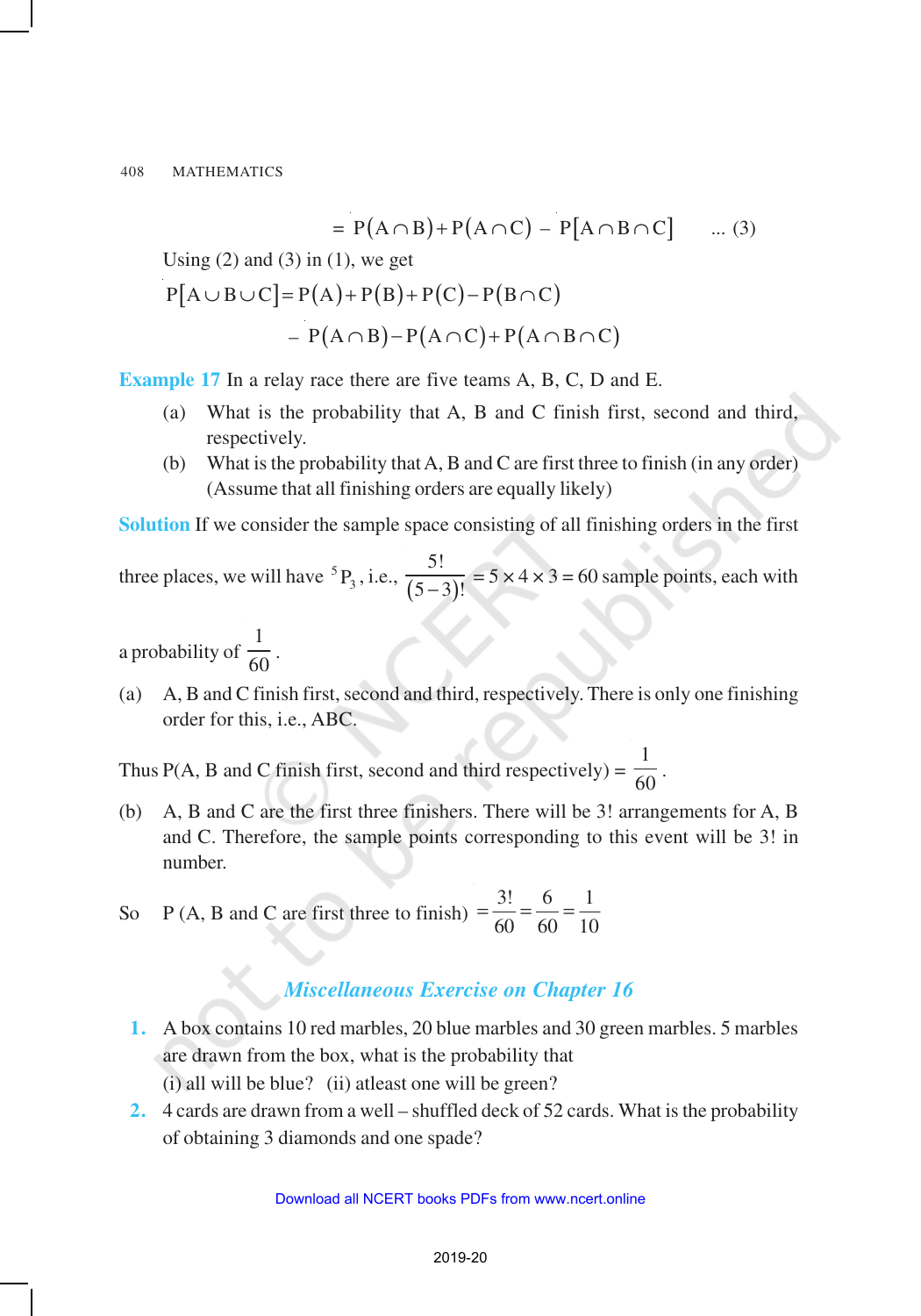**3.** A die has two faces each with number '1', three faces each with number '2' and one face with number '3'. If die is rolled once, determine

(i)  $P(2)$  (ii)  $P(1 \text{ or } 3)$  (iii)  $P(\text{not } 3)$ 

- **4.** In a certain lottery 10,000 tickets are sold and ten equal prizes are awarded. What is the probability of not getting a prize if you buy (a) one ticket (b) two tickets (c) 10 tickets.
- **5.** Out of 100 students, two sections of 40 and 60 are formed. If you and your friend are among the 100 students, what is the probability that

(a) you both enter the same section?

(b) you both enter the different sections?

- **6.** Three letters are dictated to three persons and an envelope is addressed to each of them, the letters are inserted into the envelopes at random so that each envelope contains exactly one letter. Find the probability that at least one letter is in its proper envelope.
- **7.** A and B are two events such that  $P(A) = 0.54$ ,  $P(B) = 0.69$  and  $P(A \cap B) = 0.35$ . Find (i)  $P(A \cup B)$  (ii)  $P(A' \cap B')$  (iii)  $P(A \cap B')$  (iv)  $P(B \cap A')$
- **8.** From the employees of a company, 5 persons are selected to represent them in the managing committee of the company. Particulars of five persons are as follows:

| S. No. | <b>Name</b> | <b>Sex</b> | Age in years |
|--------|-------------|------------|--------------|
| 1.     | Harish      | М          | 30           |
| 2.     | Rohan       | M          | 33           |
| 3.     | Sheetal     | F          | 46           |
| 4.     | Alis        | F          | 28           |
| 5.     | Salim       | М          | 41           |

A person is selected at random from this group to act as a spokesperson. What is the probability that the spokesperson will be either male or over 35 years?

- **9.** If 4-digit numbers greater than 5,000 are randomly formed from the digits 0, 1, 3, 5, and 7, what is the probability of forming a number divisible by 5 when, (i) the digits are repeated? (ii) the repetition of digits is not allowed?
- **10.** The number lock of a suitcase has 4 wheels, each labelled with ten digits i.e., from 0 to 9. The lock opens with a sequence of four digits with no repeats. What is the probability of a person getting the right sequence to open the suitcase?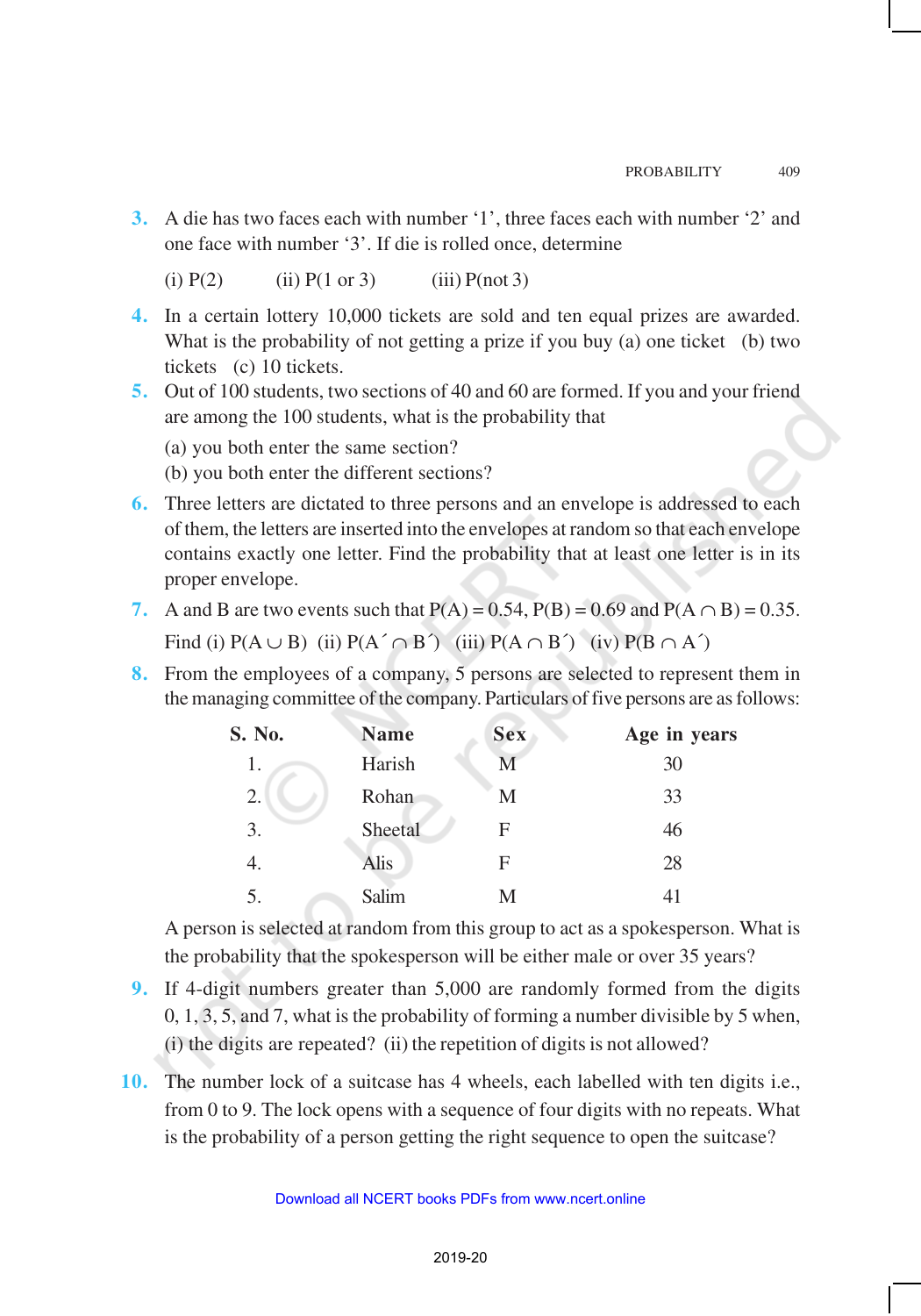#### *Summary*

In this Chapter, we studied about the axiomatic approach of probability. The main features of this Chapter are as follows:

- ®*Sample space*: The set of all possible outcomes
- ◆ *Sample points*: Elements of sample space
- ◆ *Event*: A subset of the sample space
- ®*Impossible event* : The empty set
- ◆ *Sure event*: The whole sample space
- ®*Complementary event or 'not event'* : The set A′ or S A
- ®*Event* **<sup>A</sup>** *or* **B**: The set A <sup>∪</sup><sup>B</sup>
- ®*Event* **A** *and* **B**: The set A <sup>∩</sup><sup>B</sup>
- ®*Event* **A** *and* **not B**: The set A B
- $\triangle$  *Mutually exclusive event*: A and B are mutually exclusive if  $A \cap B = \emptyset$
- $\blacklozenge$  *Exhaustive and mutually exclusive events*: Events  $E_1, E_2, ..., E_n$  are mutually exclusive and exhaustive if  $E_1 \cup E_2 \cup ... \cup E_n = S$  and  $E_i \cap E_j = \emptyset$   $\forall i \neq j$
- *Probability*: Number P ( $\omega$ <sub>*i*</sub>) associated with sample point  $\omega$ <sub>*i*</sub> such that
	- (i) 0 ≤ P ( $\omega$ <sub>*i*</sub>) ≤ 1 (ii)  $\sum P(\omega_i)$  for all  $\omega_i \in S = 1$

(iii)  $P(A) = \sum P(\omega_i)$  for all  $\omega_i \in A$ . The number  $P(\omega_i)$  is called *probability of the outcome* ω*<sup>i</sup> .*

®*Equally likely outcomes*: All outcomes with equal probability

®*Probability of an event*: For a finite sample space with equally likely outcomes

Probability of an event  $P(A) = \frac{n(A)}{n(A)}$ (S) *n n*  $=\frac{n(11)}{n}$ , where  $n(A)$  = number of elements in

the set A,  $n(S)$  = number of elements in the set S.

®If A and B are any two events, then

 $P(A \text{ or } B) = P(A) + P(B) - P(A \text{ and } B)$ 

equivalently,  $P(A \cup B) = P(A) + P(B) - P(A \cap B)$ 

If A and B are mutually exclusive, then  $P(A \text{ or } B) = P(A) + P(B)$ 

If A is any event, then

 $P($ not A $) = 1 - P(A)$